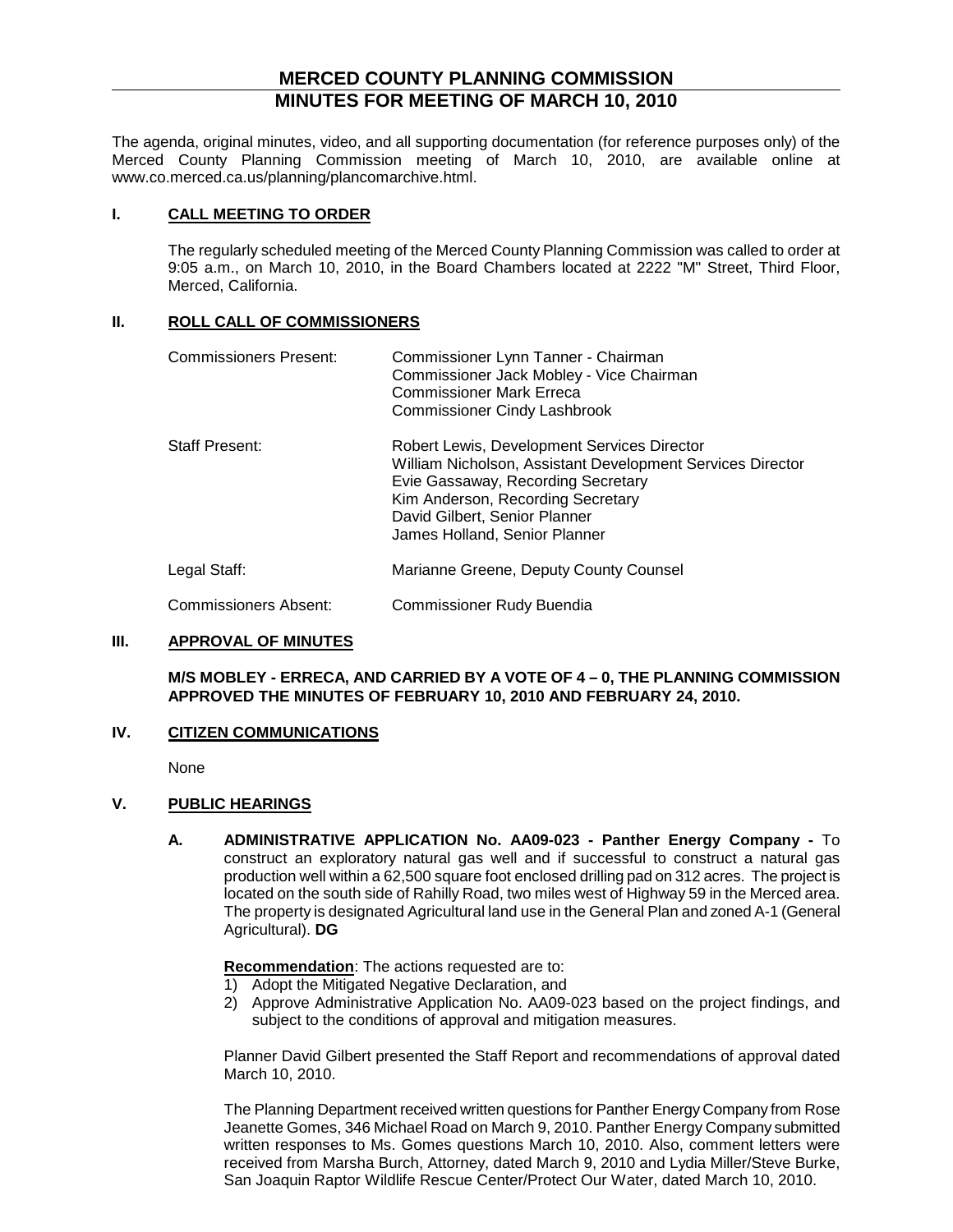The public hearing opened at 9:16 a.m.

Rose Jeanette Gomes, 346 Michael Road Merced, says she appreciates the answers that Panther was able to give to her. The reason she is concerned is because Merced County has been putting a lot of stuff out on south Highway 59. She's always concerned when they put more traffic on that highway. In regards to this property, she doesn't even know who owns it therefore she has no idea which neighbors to talk to about the project; she was unable to find this information anywhere. She was glad to see a picture of the already existing well which she plans to take a closer look at so she knows what these four wells are going to look like on this property. There is a lot of noise in her area; she complained to the County last year because a temporary landing strip was put right next to her house without any notification at all. Anything that goes into her area even though it's adjacent to her property, she is not being notified. People just seem to do whatever they want to do so whenever anything new comes into the area she has questions. She wants to know what the decibles of noise that will be allowed when they are doing the drilling, whether it's going to affect her quality of life, how much pollution is it going to create, are water wells going to be used and will that affect her water well in any way. Also, she asks where the traffic is going to be directed if they are doing a 24 hour operation. Will the trucks go down Highway 59 or are they going to try to make them go down Gurr Road which is not traveled very much at all. It seems to her it would be more logical to put the traffic on Sandy Mush Road and Gurr Road since that is where the well is going to be located instead of adding more traffic to Highway 59. She wants to know who will be benefiting from the gas if it is found. She thought that the purpose of this was maybe to bring a natural gas source to her and other neighbors in the area so it could help lessen their utility bills, but Panther Energy clearly is not going to do this because the gas has not been treated for commercial use. So who is going to benefit then, she asks. These wells are going to be put in her area so she wants to know who will benefit from it. Is it somebody from the north side of town or someone in the city that's going to benefit from these wells? Also a neighbor wanted to me to ask how this will affect those in this area with Williamson Act contracts. Since Rahilly Road does not run straight through to Gurr Road, whose private property is that line going to go on? Will Rahilly Road have to go all the way to Gurr Road now? She says that land is private property which makes her wonder what route the line is going to take.

Planner Dave Gilbert responds first to Rose's question in regards to traffic. He says Rahilly Road is a dead end road and will not go through to Gurr Road so traffic will go out to Highway 59. With each well there will 44 daily trips which will only last for 15 days. After the 15 days those trips will be done. Two daily trips at the most will occur after the production process. The trips decrease after the first 15 days. As far as the noise, he says the environmental consultant is here, Trevor Macenski, but he believes noise will be below the 70 decible level. Mr. Gilbert says Trevor can explain the noise level better. To answer the question about who benefits from the gas, everyone can benefit from it. If you have a gas stove or gas water heater it is benefiting you. It can also be used for dairies and other agricultural production facilities. To address how this project would affect the property owners with the Williamson Act; because this is a temporary well and if they do not find gas within the 15 days, the area is restored to row crops. It's such a small area, a little over one acre that is being disturbed. Mr. Gilbert believes he answered all of Rose's questions.

Trevor Macinski, Consultant for Michael Brandman & Associates, states they are the consulting firm that prepared the initial study/mitigated negative declaration for the project. The question that was brought up regarding noise; on page 95 of the initial study/mitigated negative declaration it addresses this issue. The range of decibles is between 25 and 35, with the loudest noise being the separator.

The public hearing closed at 9:25 a.m.

**The Planning Commission took a break at 9:26 a.m. for staff to review recent correspondence. The meeting reconvened at 10:08 a.m.**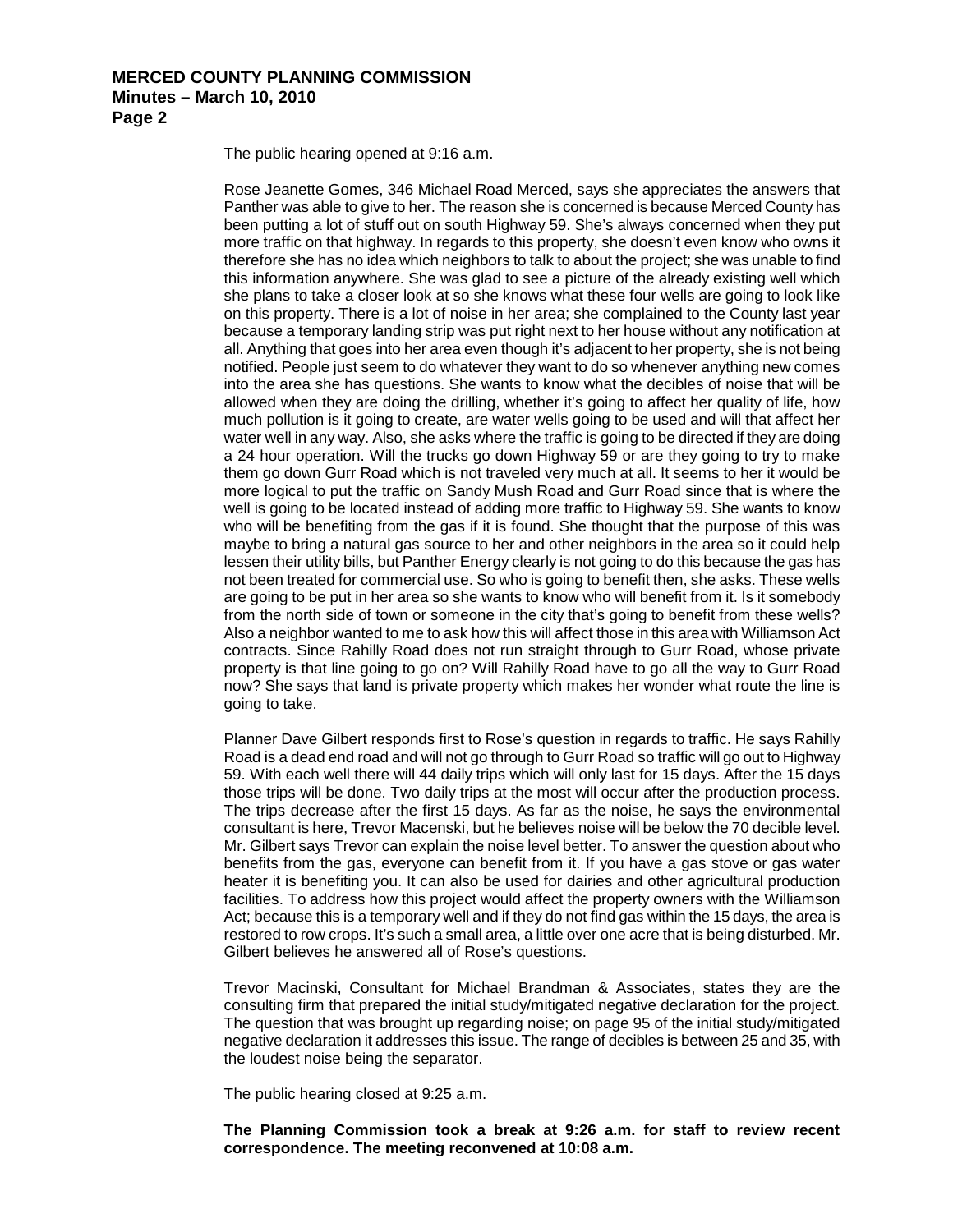Commissioner Lashbrook feels some of Mrs. Gomes questions were unanswered such as water use for this project. How many gallons of water will it take, where will water be coming from, and how much pollution will this project cause? Another thing Rose Gomes mentioned was who benefits; she understands that they can't just tap into the gas since it has not been treated, but what about after?

Chairman Tanner states they have a point of order and asks County Counsel Marianne Greene to speak.

County Counsel Marianne Greene says in terms of procedure in regards to the hearing, she needs to go on record for three things. She says she was asked after the close of the Public Hearing by a Commissioner whether the CEQA notices to adjacent property owners can go beyond the 300 feet required by CEQA. She states if a local body such as the Board of Supervisors adopts an ordinance that would extend that distance then of course the County of Merced would follow that practice, but by State Law which is what the County of Merced follows and adheres to is the 300 foot rule from the exterior boundary of the project. Secondly, she says she would like to address the meeting we had during the break with the applicant and the consultant. She states for the record, the discussion they had was about procedural issues which will come up in a moment; it did not involve the substance of the project. Thirdly, she was asked when she returned to address a discussion format issue. When the hearing is closed, the Chair invites a motion which is the process under the Rosenberg Rules of Order not formerly adopted by this body, but will be today. The question that came up was "When does the discussion by the Planning Commission occur for the Commissioners to ask questions of the public, applicant, consultants, and/or staff?" Under the Rosenberg Rules of Order, that questioning process still occurs, but not until after the motion is made. Once the public hearing is closed, a motion is then made, and then the discussion or deliberation process occurs by the Commissioners. There was confusion because during prior hearings, the motion was always made after the discussion occurred. Under the Rosenberg Rules of Order, that will change. Since they haven't been officially adopted, it is up to Chairman Tanner to decide the format for today. The public hearing has been closed for this particular project so it is his decision whether he wants to go ahead and ask for a motion before the Planning Commission discusses the project or after. The concern is, under the Rosenberg Rules of Order, if adopted, the Commission will be foreclosed from discussing issues with the public.

Commissioner Lashbrook says her point today is that she made a request to speak before the public before the hearing closed, but it was unnoticed. She had some direct questions for the consultant, applicant, and the people who testified. Chairman Tanner must not have seen her request button on prior to the closure of the hearing.

Chairman Tanner says that Commissioner Lashbrook may ask her questions now, and then once we adopt the Rosenberg Rules of Order we will follow the format of asking questions after a motion is made.

Commissioner Lashbrook asks if Chairman Tanner can get a consensus from the rest of the Commissioners before he closes the public hearing.

Chairman Tanner explains that when no one else from the public comes up to speak, he automatically closes the Public Hearing. Under our old rules we were used to speaking to the public as well as the applicant and consultants right after the public hearing closed. With Rosenberg's Rules of Order, we close the public hearing, make a motion then we can ask any questions we want to the public.

Commissioner Lashbrook feels like some questions are really important before a motion is made. She states that the only time she has gotten something to go against the full yes is when she has made a motion to deny something. To her, the Planning Commission needs more information because she believes all of Ms. Gomes questions were not answered by either Mr. Gilbert or the consultant. She says she wanted to make sure all questions were answered before the Planning Commission decided what the motion is going to be.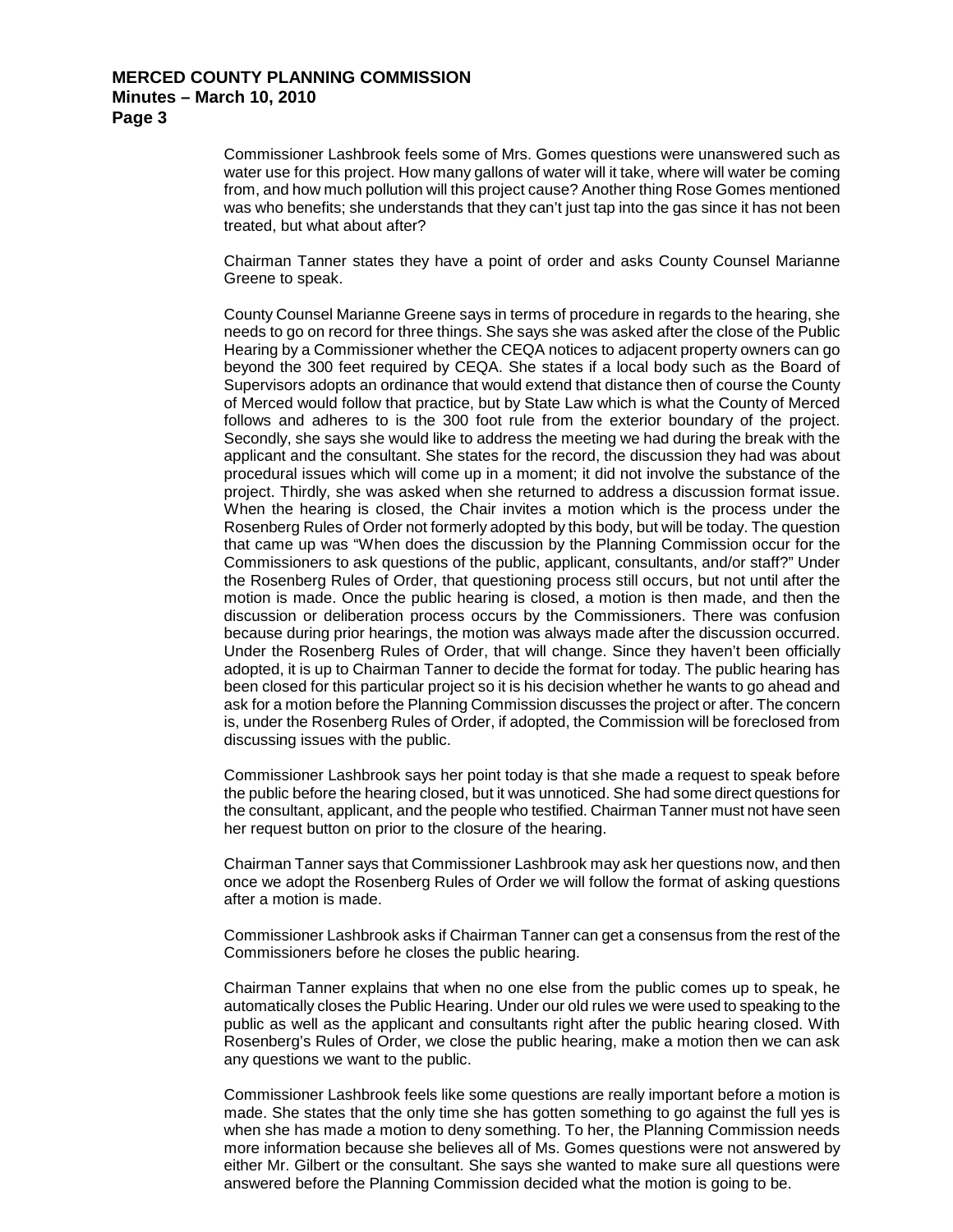**Page 4**

County Counsel Marianne Greene explains that during the Planning Commission's deliberation process is when that discussion occurs. After the close of the public hearing, the questions can get answered and the motion is made by a particular Commissioner and then seconded. The Commissioners do not agree on a motion before it is formulated; it's subject to changes which are often shaped during the discussion.

Commissioner Lashbrook feels there should be an open time to directly respond and gather information from people who have testified before we go into a motion.

County Counsel Marianne Greene states that this discussion should be deferred to the portion of the agenda today that addresses the adoption of the Rosenberg Rules of Order by this Commission.

Robert Lewis, Development Services Director, says he would like to address the three correspondences we received. As staff, we would like to continue this particular application so we can respond to these letters. Also, we want to invite the public that came to the meeting today to share their comments and concerns on May 12, 2010. However, we still want to conduct the hearings for these four individual Panther Energy applications. That would be the recommendation from staff.

Commissioner Lashbrook says to the public that we are still working on our General Plan Update and there is going to be at least one more set of public and focus group meetings to give people a chance to put in their opinions and thoughts about how we should be doing things such as notifying property owners about an air strip temporarily being put next their home. She says especially for those living in the country when it comes to how they want to be notified. 300 feet is only about one football field which means notices probably only reach about one neighbor. She says she heard a lot of good testimony today, and asks the public to please insert their thoughts and concerns into the last part of this General Plan and the policies. There's a lot that can be done with policies so she wants to keep inviting the public to come add to this 20 year plan because it's going to make a huge difference.

Chairman Tanner asks for a motion to continue this item until May 12, 2010.

**MOTION: M/S MOBLEY - ERRECA, AND CARRIED BY A VOTE OF 4 - 0, THE PLANNING COMMISSION CONTINUES ADMINISTRATIVE APPLICATION No. AA09-023 UNTIL MAY 12, 2010.**

**B. ADMINISTRATIVE APPLICATION No. AA09-024 - Panther Energy Company -** To construct an exploratory natural gas well and if successful to construct a natural gas production well within a 62,500 square foot enclosed drilling pad on 278 acres. The project is located on the south side of Sandy Mush Road, 4,000 feet east of Combs Road in the Merced area. The property is designated as Agricultural land use in the General Plan and zoned A-1 (General Agricultural). **DG**

**Recommendation :** The actions requested are to:

- 1) Adopt the Mitigated Negative Declaration, and
- 2) Approve Administrative Application No. AA09-024 based on the project findings, and subject to the conditions of approval and mitigation measures.

Planner David Gilbert presented the Staff Report dated March 10, 2010, and the recommendation to continue this item until the May 12, 2010 Planning Commission meeting.

The public hearing opened at 10:29 a.m.

Pat Correia, one of the landowners of this particular project, says she is also representing her partners Tony Correia and Richard Pimentel. She states that none of them see any negative effect on their property or any of the cattle there, and would greatly appreciate the Planning Commission's approval on this project today.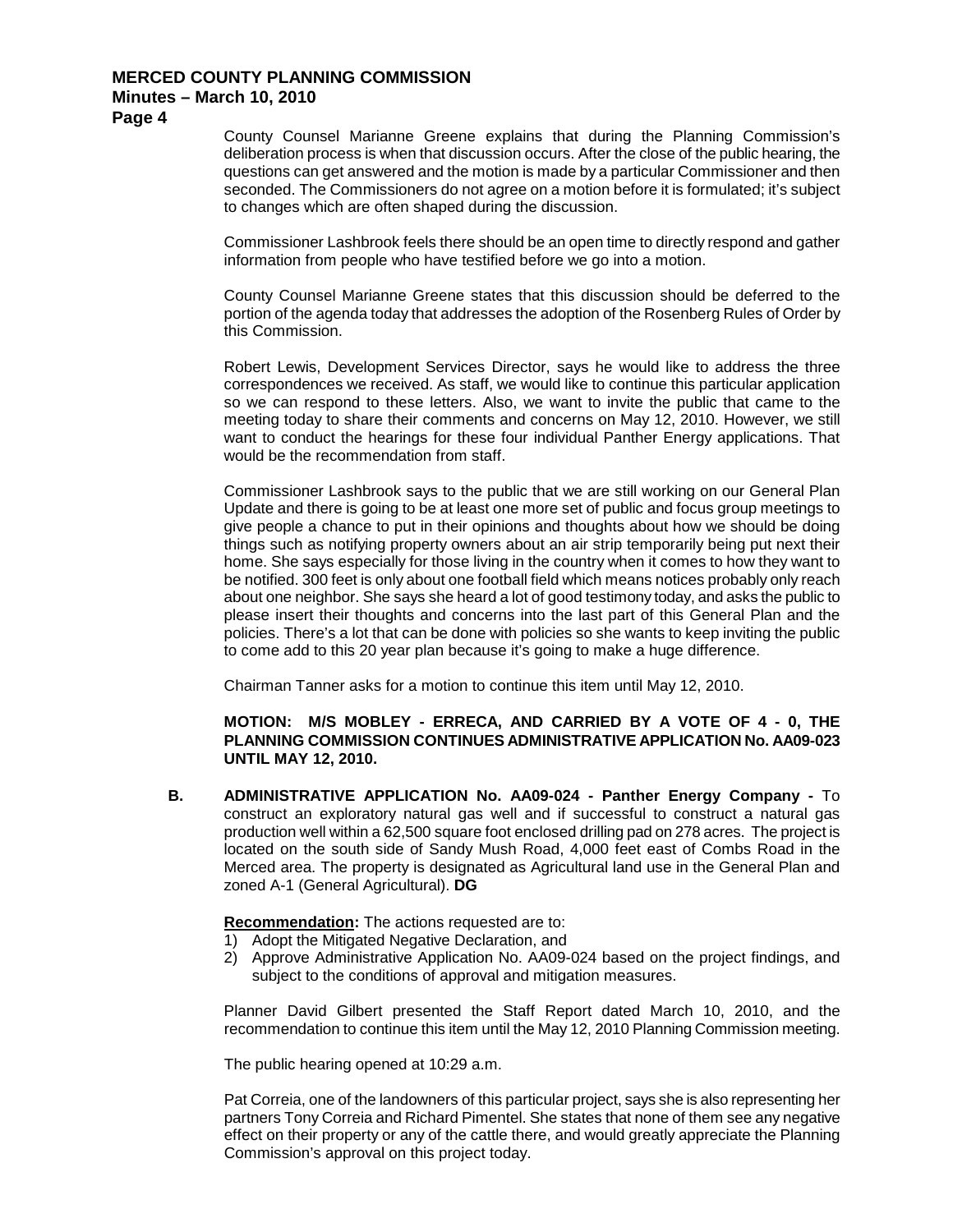**Page 5**

Chairman Tanner states that if anyone did not get a chance to come forward today, they can come back on May 12, 2010 and we will open the public hearing again.

County Counsel Marianne Greene says no, the public hearings will be closed. The May 12, 2010 meeting will be for the Planning Commission to deliberate at that time. She says the recommendation to continue is based on a series of late comments that we got on these four Projects which are quite dense so they need further review. What we are recommending is to close the public hearing on all four of these projects now, and then when you come back you will fully deliberate the project.

Rose Gomes, 346 Michael Road Merced, says she has the same issues she spoke of earlier but, this project is closest to her house. She states this is the same dairyman that put that temporary air strip in right next to her house. She said she did not receive a 300 foot notice to warn her. When County staff was notified, she was told nothing could be done because it was only temporary. Now, this same dairyman wants to put one of these wells on his property. Does that mean they will be able to tap into the natural gas even though it clearly states it will not be allowed? She explains that her property is adjacent to the property where this well is supposed to go. When the planner spoke about who can benefit from natural gas, he mentioned that dairies can. The answers from Panther Energy state the gas has not been treated for commercial use therefore landowner taps will not be permitted. She wants to know if it will be allowable for this dairy owner to have access to this gas. She feels that if they benefit then as landowners, she and all her neighbors on Rahilly Road should be allowed access to this natural gas as well. She says she has a question regarding letter C on the Area map. This is the one that is adjacent to her property. She says even though the parcels have different numbers, it is all a part of that one dairy she has been speaking of. She asks what water will these projects be using, and will it affect her water in any way. This was not answered earlier and she thanks Commissioner Lashbrook for realizing this concern wasn't addressed. She wants to know if they will have to drill new water well and whether that could affect the water level in her well. Also, the presentation says to drill these four wells it will take 34 trips per day. If you multiply that times four wells, that is about 176 trips per day on that Highway for these four projects. She says she doubts anyone would like having all those trucks go past your house, along with airplanes flying every night. Once this starts she will not only be disturbed all night long from the planes, but during the daytime too. She thinks she has a legitimate complaint. Another thing that was not answered was in regards to pollution and 300 foot notices. She explains that another property owner in the area, Mrs. Treewiler had some questions regarding those who have a Williamson Act contract which did not get addressed.

Colleen Treewiler, 1751 West Rahilly Road Merced, says she only has one question about the Williamson Act. Panther Energy says the gas wells are only going to be there for a month, but she asks if it's allowable to put an exploratory gas well on property that is under a Williamson Act contract. She would like to know the rule on that since she belongs to the Williamson Act.

Bill Nicholson, Assistant Development Services Director, says that it is allowed. He states that the Williamson Act contracts allow compatible uses within agricultural zones. The reason is agriculture is a natural resource and this is natural gas and is also below the surface. Also it is considered temporary use of the surface. If gas is found, the property owner will not lose their Williamson Act contract.

Colleen Treewiler, 1751 West Rahilly Road Merced, says her property is right behind the number three well on the Area map. She is wondering where the line will go if gas is found. She asks if it would go through Rodner's field to Gurr Road.

Chairman Tanner asks if Ms. Treewiler is referring to Item C, Administrative Permit Application No. AA09-031 on the agenda.

Planner Dave Gilbert says yes, the number three well she is speaking of, will be presented next. Chairman Tanner tells Colleen Treewiler her questions will be answered when the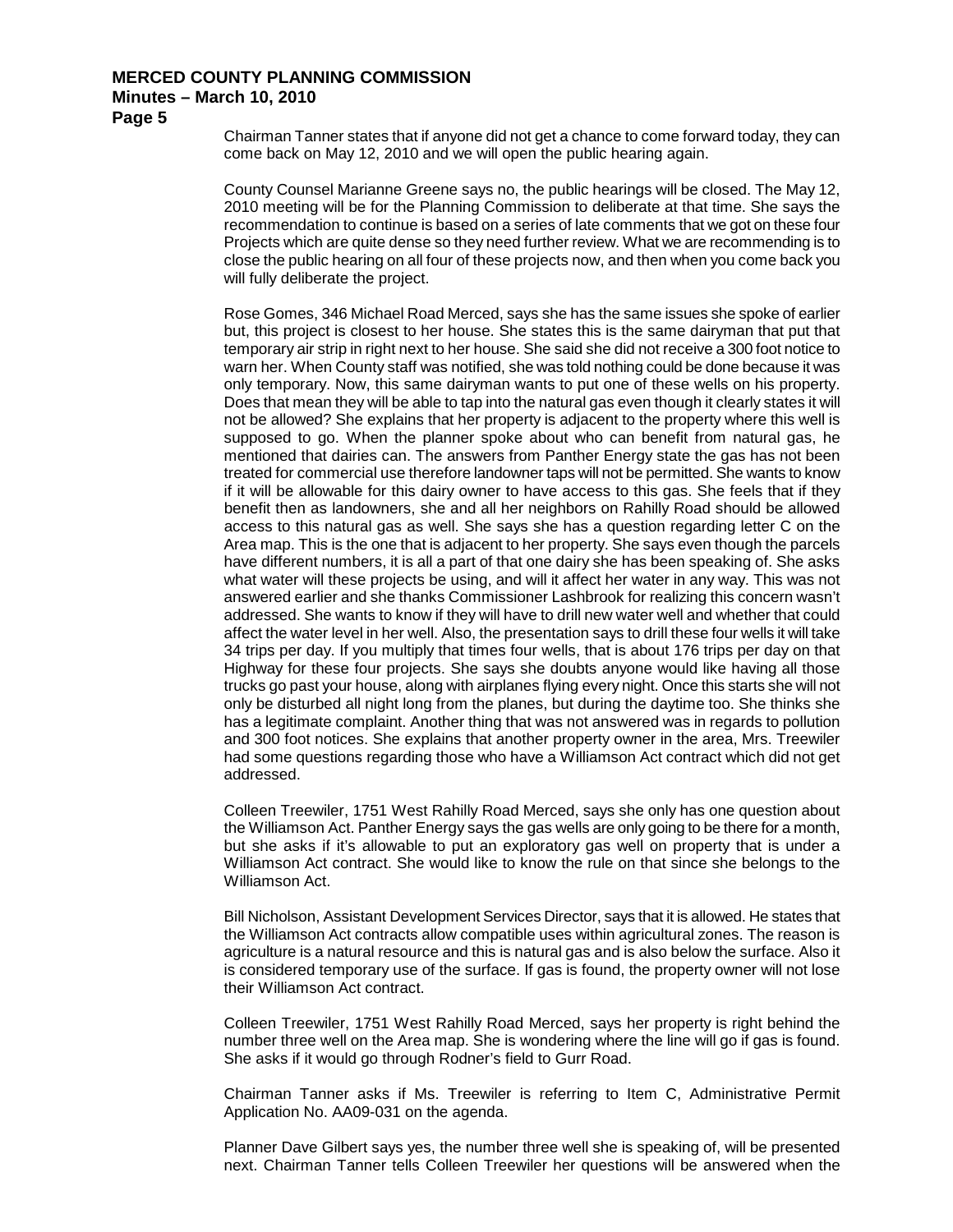**Page 6**

Planning Commission gets to Item C. He explains to her that a slide presentation detailing the route of the gas line will be shown at that time.

The public hearing was closed at 10:45 a.m.

Chairman Tanner asks Trevor Macenski of Michael Brandman Associates, if he could come forward to answer some of these questions regarding water, pollution, and anything else that needs to be addressed.

Trevor Macenski, Michael Brandman Associates says some concerns he heard were about noise, air, traffic, pollution, water usage, and odor impacts. He explains the loudest noise would be approximately 25 to 35 decibels which will be from the separator. This is documented in the Initial Study which was publicly circulated. The air quality impacts as a result of the project are primarily associated with the construction activities. He states the air quality impacts have been fully analyzed and do not exceed any Air District's thresholds for temporary construction missions. The water quality impacts that will result from the project are also documented in the hydrology and water quality section of the Initial Study Mitigated Negative Declaration. The impacts associated with water quality are from the water extraction process in which the water is separated because it is a byproduct as a result of drilling. The drilling water is then stored in a water tank where it will be trucked offsite and disposed of as a Class II disposal well which is regulated by the Regional Water Quality Control Board. The next issue he wants to address is odor impact. He explains that odor impacts are not associated with natural gas wells. The type of natural gas that most people are familiar with is the kind in your home that has an odor; this actually has to go through a commercial treatment in order to give it that odor. The natural gas that comes out of the ground has no smell. He explains that it then has to be treated to make it safer for people to detect when it is around. Mr. Macenski says he will address the assumption of truck traffic that they identified in the technical document is for all four construction sites. The applicant's actually proposing economies of scale to save in order to avoid having four times the traffic. He says there will only be one crew for all four sites, and will be staged accordingly which is explained in the Initial Study Mitigated Negative Declaration. He continues on, addressing the next issue of pollution. He says he's assuming the term pollution referenced is in regards to air quality. The air quality analysis documents all criteria pollutants that will result from the project. It is also included in the Initial Study Mitigated Negative Declaration. The project will not result in any impacts that are above the Air Pollution Control District standards.

Chairman Tanner says someone had a question about the dairy hooking up even though he believes Mr. Macenski already addressed it. He asks him if he could re-address the fact that the gas is untreated, therefore, the landowner will not be allowed access to it.

Mr. Trevor Macenski, Michael Brandman Associates explains that in the project description they were only able to indicate that there would be no hookups from adjacent property owners to the line. He says, as Mr. Gilbert indicated earlier, the gas is not treated for commercial and/or residential application. There will no additional connections from surrounding property owners into the gathering lines.

Commissioner Mobley asks about the decibels rating regarding noise from the separator being in the 25 to 35 range. In his limited experience, he states that amount is not a lot of noise. He asks if Trevor could possibly give an example of how loud 35 decibels sounds.

Mr. Trevor Macenski agrees; he says watching the Super Bowl on television would be about 50 decibels; the noise caused by these projects would be less than that.

Commissioner Mobley asks if the sounds omitted from this drilling operation would even be heard outside the one acre.

Mr. Macenski states the separator which creates the most noise, will not be heard outside the acre. In fact, the surrounding land uses will be producing more noise than the proposed well operation.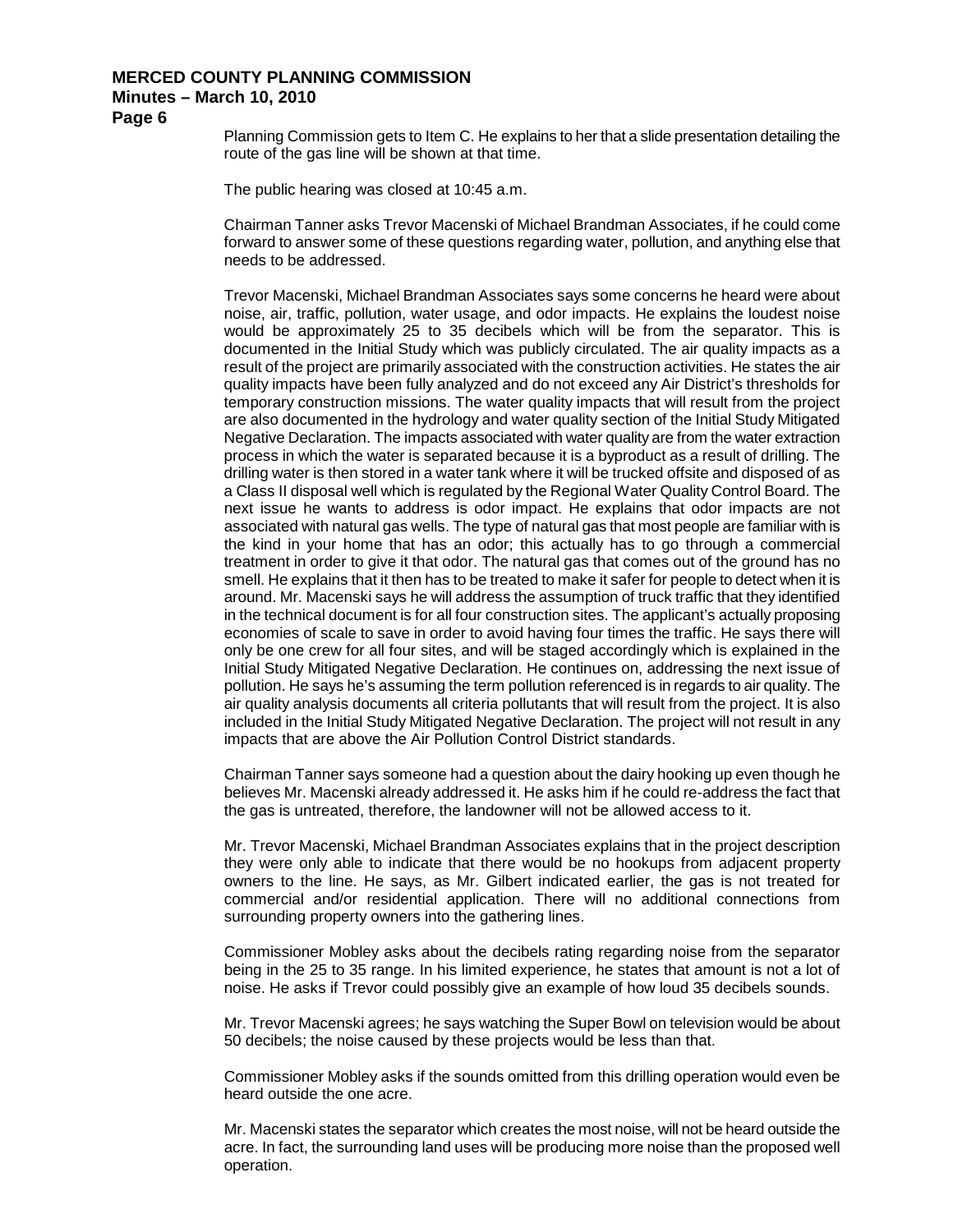**Page 7**

Commissioner Mobley says after reading the literature received from Lydia Miller in regards to the drilling, he noticed the term "fracking" mentioned. He asks Trevor if that's the process that is going to be taking place here, and what are possible contaminates to ground water and those kinds of things.

Mr. Macenski states that hydrological fracking and/or fragmentation hydrology mining is not what's being proposed for the project. There is actually no need for that action associated with the shales underneath Merced County, and it is not being proposed by the applicant. The term "frack" is used in the document as an industry term; it's a reference to the frack tank which is the water holding tank. He says it is the separated water that will be a byproduct of the drilling activities which will then be disposed of in a Class II wastewater treatment well.

Commissioner Mobley asks if the drilling operations on this will have any affect on the aquifers or anything running through the area.

Mr. Macenski states that they will not be affected. Actually, they are proposing reinjection into the same ground water basin to offset the ground water that is going to be extracted as part of the separating process. However, there are only specific wells that can treat and ensure quality for the re-injected waters.

Commissioner Mobley asks if it will be necessary to drill a water well.

Mr. Macenski says no, there is already a proposed well. He explains that there are identified wells in regions of California which the Regional Water Quality Control Board oversees to ensure water that is being re-injected back into the ground is of the cleanest quality.

Commissioner Mobley wants to know if the residents in the area should have to worry about their water table going down. Mr. Macenski answers, no they will not.

Commissioner Lashbrook asks where the gas is pumped or piped to in order to be treated commercially.

Mr. Macenski says the project is proposing to connect to a gathering line or main trunk line which is located on Gurr Road. He says it was an existing gas line that travels throughout the County. He believes there is a treatment facility north of the project site, but is unsure of exact location.

Commissioner Lashbrook says when these wells are done, and they turn out to be good wells; it's only a small footprint.

Mr. Macenski agrees and states as a point of clarification, there is a limited amount of wells which can be on each pad as required by the application. The Planning Commission's approval of the project will only approve the amount of well heads that are actually permitted in the application. All of them have been included in their analysis.

Commissioner Lashbrook believes it is a great idea to use our native resources as long as it doesn't cause problems down the road. She says it would also be great if the people out in the country could get access to natural gas. At the May 12, 2010 Planning Commission, she says she looks forward to hearing more information to help answer the questions and concerns that weren't addressed today.

The public hearing closed at 10:48 a.m.

### **MOTION: M/S MOBLEY - ERRECA, AND CARRIED BY A VOTE OF 4 - 0, THE PLANNING COMMISSION CONTINUES ADMINISTRATIVE PERMIT APPLICATION No. AA09-024 UNTIL MAY 12, 2010.**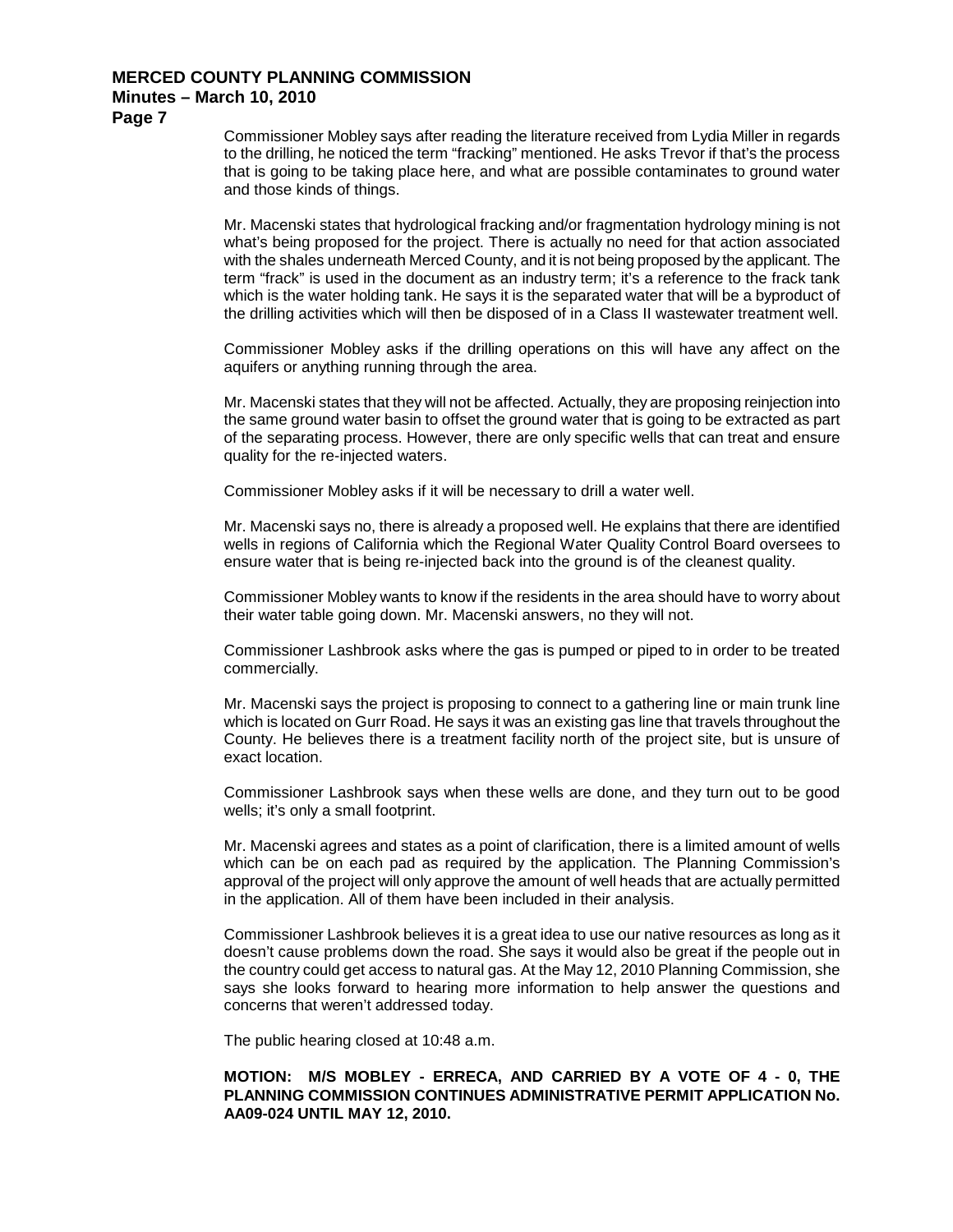**C. ADMINISTRATIVE APPLICATION No. AA09-031 - Panther Energy Company -** To construct an exploratory natural gas well and if successful to construct a natural gas production well within a 62,500 square foot drilling pad on 529.4 acres. The project is located on the north side of Rahilly Road, two miles west of Highway 59 in the Merced area. The property is designated Agricultural land use in the General Plan and zoned A-1 (General Agricultural). **DG**

**Recommendation :** The actions requested are to:

- 1) Adopt the Mitigated Negative Declaration, and
- 2) Approve Administrative Application No. AA09-031 based on the project findings, and subject to the conditions of approval and mitigation measures.

Planner David Gilbert presented the Staff Report dated March 10, 2010, and the recommendation to continue this item until the May 12, 2010 Planning Commission meeting.

The public hearing opened at 10:55 a.m.

Rose Jeanette Gomes, 346 Michael Road Merced, says she only has one question regarding Panther Energy's P.E.C. safety record. They state their P.E.C. safety record is nearly perfect. She asks what incident occurred that was not perfect.

Olivia McNamara, representative for Panther Energy, explains their nearly perfect record does not include any major incidents. She says they drive a lot of fleet vehicles which from time to time connect with a deer or bumpers of other vehicles; this keeps their record from being completely perfect.

Chairman Tanner wants to clarify that the only reason there record is not perfect is because of traffic only; it has nothing to do with drilling.

Olivia McNamara tells Chairman Tanner that he is exactly right. She says they drive a lot of miles; statistically those things happen.

Commissioner Lashbrook wants to know if it's truly only 15 days from start to finish for all four of these projects; are they done simultaneously.

Trevor Macenski, Michael Brandman Associates, says yes it will be completed within 15 days. However, realistically 15 days is longer than anticipated. The applicants are actually proposing anywhere from five to eight days to get all four wells done.

The public hearing closed at 10:58 a.m.

#### **MOTION: M/S MOBLEY - ERRECA, AND CARRIED BY A VOTE OF 4 - 0, THE PLANNING COMMISSION CONTINUES ADMINISTRATIVE PERMIT APPLICATION No. AA09-031 UNTIL MAY 12, 2010.**

The Planning Commission took a break at 10:59 a.m. reconvening at 11:09 a.m.

**D. ADMINISTRATIVE APPLICATION No. AA09-032 - Panther Energy Company -** To construct an exploratory natural gas well and if successful to construct a natural gas production well within a 62,500 square foot drilling pad on 160 acres. The project is located at the southeast corner of Sandy Mush Road and Combs Road in the Merced area. The property is designated Agricultural land use and zoned A-1 (General Agricultural). **DG**

**Recommendation :** The actions requested are to:

- 1) Adopt the Mitigated Negative Declaration, and
- 2) Approve Administrative Application No. AA09-032 based on the project findings, and subject to the conditions of approval and mitigation measures.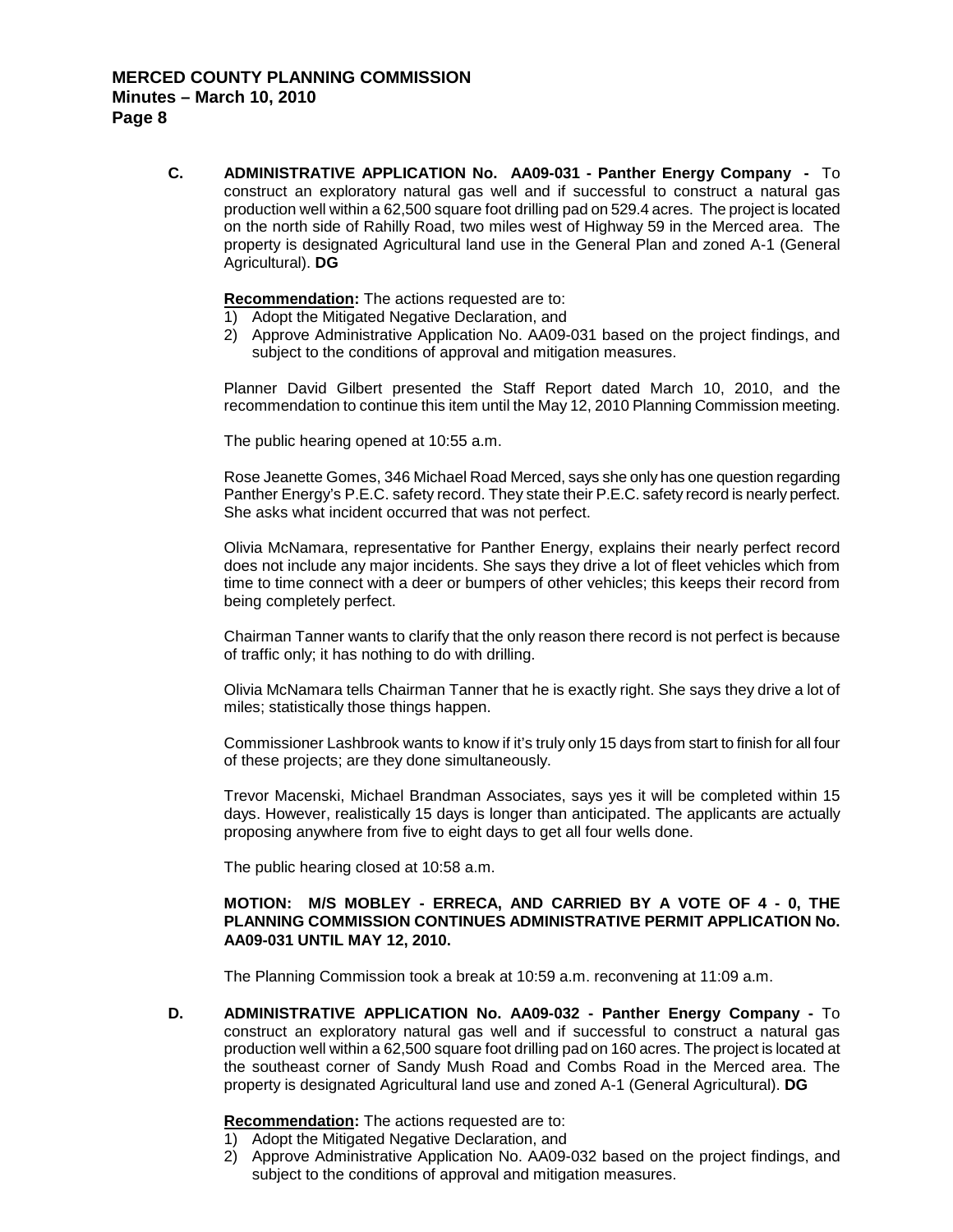**Page 9**

Planner David Gilbert presented the Staff Report dated March 10, 2010, and the recommendation to continue this item until the May 12, 2010 Planning Commission meeting. The public hearing opened at 11:13 a.m.

No one spoke in favor or opposition to this application.

The public hearing closed at 11:14 a.m.

**MOTION: M/S MOBLEY - ERRECA, AND CARRIED BY A VOTE OF 4 - 0, THE PLANNING COMMISSION CONTINUES ADMINISTRATIVE PERMIT APPLICATION No. AA09-032 UNTIL MAY 12, 2010.**

**E. RESCIND APPROVAL OF MINOR SUBDIVISION APPLICATION No. MS09-014 - Pacheco LLC -** To divide 6.17 acres into three 1.50 acre parcels and one 1.67 acre parcel. The project is located on the east side of Badger Flat Road, 4,200 feet north of Highway 152 in the Los Banos area. The property is designated Los Banos SUDP Industrial land use in the General Plan and zoned M-1 (Light Manufacturing). **DG**

**Recommendation :** The actions requested are to:

- 1) Rescind the determination the application is exempt from CEQA, and
- 2) Rescind approval of Minor Subdivision Application No. MS09-014 by the Planning Commission on January 13, 2010, that included 11 project findings, three conditions of approval, based on policy direction from the Board of Supervisors on January 26, 2010.

Planner David Gilbert presented the Staff Report and recommendations of approval dated March 10, 2010.

Marianne Greene, County Counsel, would like to bring to the Planning Commission's attention that there is a difference between Curing and Correcting and following the Board's policy that was announced on January 26, 2010 directed to this Planning Commission; the policy that was subsequently adopted by the Planning Commission on February 10, 2010. It would be the policy of the Planning Commission to include the title of the environmental document in the agendas. The difference that you would be asked to consider here is that you would be adopting the change as a matter of policy, not as a matter of law.

The public hearing opened at 11:19 a.m.

Duane Andrews, Golden Valley Engineering, states that he is available for questions.

The public hearing closed at 11:20 a.m.

**MOTION: M/S MOBLEY - ERRECA, AND CARRIED BY A VOTE OF 4 - 0, THE PLANNING COMMISSION RESCINDS THE DETERMINATION THAT MINOR SUBDIVISION APPLICATION No. MS09-014 IS EXEMPT FROM CEQA UNDER SECTION 15315 – "MINOR LAND DIVISIONS" BY THE PLANNING COMMISSION ON JANUARY 13, 2010, BASED ON POLICY DIRECTION FROM THE BOARD OF SUPERVISORS ON JANUARY 26, 2010.**

**MOTION: M/S MOBLEY - ERRECA, AND CARRIED BY A VOTE OF 4 - 0, THE PLANNING COMMISSION RESCINDS APPROVAL OF MINOR SUBDIVISION APPLICATION No. MS09-014 BY THE PLANNING COMMISSION ON JANUARY 13, 2010, THAT INCLUDED 11 PROJECT FINDINGS, THREE CONDITIONS OF APPROVAL, BASED ON POLICY DIRECTION FROM THE BOARD OF SUPERVISORS ON JANUARY 26, 2010.**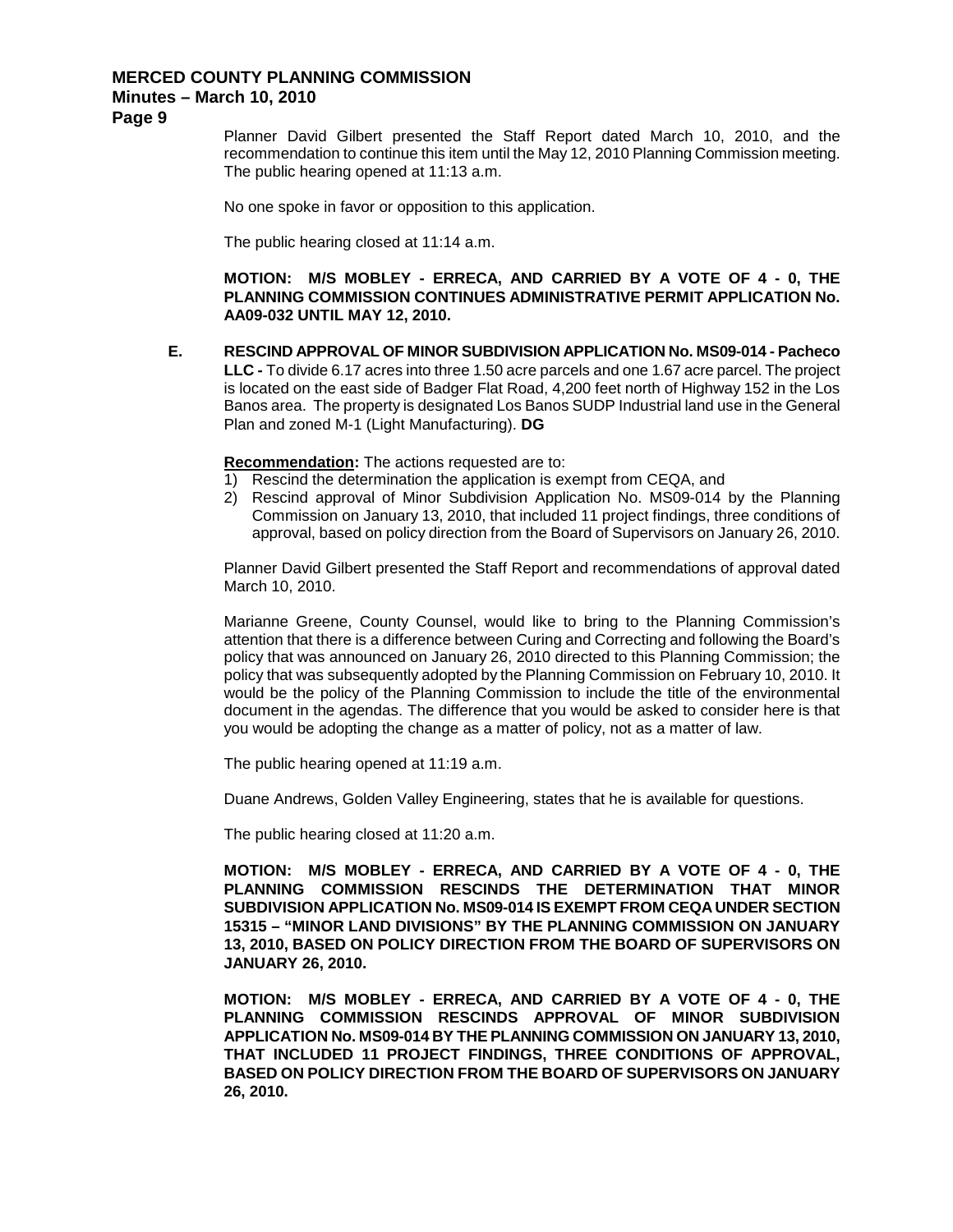## **MERCED COUNTY PLANNING COMMISSION**

## **Minutes – March 10, 2010**

**Page 10**

**F. MINOR SUBDIVISION APPLICATION No. MS09-014 - Pacheco LLC -** To divide 6.17 acres into three 1.50 acre parcels and one 1.67 acre parcel. The project is located on the east side of Badger Flat Road, 4,200 feet north of Highway 152 in the Los Banos area. The property is designated Los Banos SUDP Industrial land use in the General Plan and zoned M-1 (Light Manufacturing). **DG**

**Recommendation :** The actions requested are to:

- 1) Determine the application is categorically exempt from CEQA, and
- 2) Approve Minor Subdivision Application No. MS09-014 based on the project findings, and subject to the conditions of approval.

Planner David Gilbert presented the Staff Report and recommendations of approval dated March 10, 2010.

Commissioner Lashbrook wants to know what adjacent uses are there because she notices quite a bit of agriculture. When this project first came to the Planning Commission, she believes she requested to add the right to farming language as a condition of approval. She still would like to see that added, at least until it gets annexed.

Planner Dave Gilbert says they can add that condition as a condition under the Planning and Community Development Department. It would be added as Condition No. 4, which would change the County Counsel condition to No. 5.

The public hearing opened at 11:31 a.m.

No one spoke in favor or opposition to this application.

The public hearing closed at 11:32 a.m.

Robert Lewis, Development Services Director, would like to get the applicant's representative to confirm the condition being added is okay.

County Counsel Marianne Greene says to let the record reflect that the project applicant agrees.

**MOTION: M/S MOBLEY - ERRECA, AND CARRIED BY A VOTE OF 4 - 0, THE PLANNING COMMISSION EXEMPTS MINOR SUBDIVISION APPLICATION No. MS09- 014, FROM CEQA REVIEW UNDER SECTION 15315 – "MINOR LAND DIVISIONS" OF THE CEQA GUIDELINES BASED UPON THE TWO CEQA FINDINGS.**

**MOTION: M/S MOBLEY - ERRECA, AND CARRIED BY A VOTE OF 4 – 0, THE PLANNING COMMISSION CONCURS WITH THE STAFF REPORT AND RECOMMENDATIONS DATED MARCH 10, 2010, AND MAKES THE 11 FINDINGS SET FORTH IN THE STAFF REPORT AND, BASED ON THOSE 11 FINDINGS, APPROVES MINOR SUBDIVISION APPLICATION No. MS09-014 SUBJECT TO THE FIVE CONDITIONS OF APPROVAL, WITH THE ADDITION OF CONDITION No. 4 AND CONDITION No. 5, SET FORTH IN THE STAFF REPORT AS FOLLOWS:**

#### **Conditions:**

Merced County Planning and Community Development

- 1. A parcel map, including all parcels involved, shall be recorded within two (2) years of the Planning Commission approval date as required by the Subdivision Map Act and Merced County Subdivision Code.
- 2. The applicant/property owner shall comply with all applicable conditions contained in Planning Commission Resolution 97-1.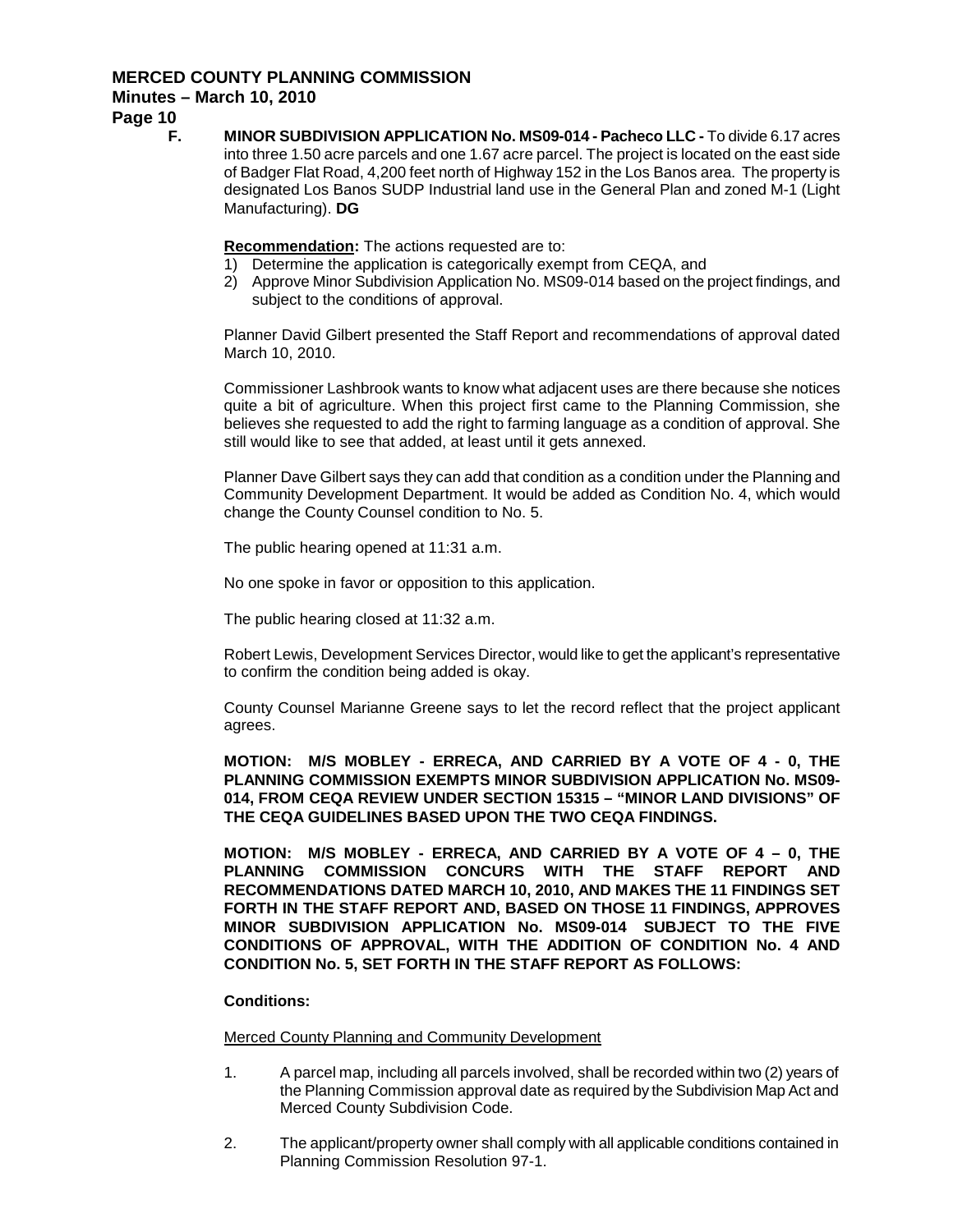**Page 11**

- 3. The applicant/property owner shall comply with all Federal, State, and Local regulations.
- 4. A Right-to-Farm Certificate shall be recorded prior to issuance of any building permits to notify subsequent occupants of the inconveniences of farming operations and the priority to which Merced County places on such operations.

#### County Counsel

- 5. Pacheco LLC and Michael Trevino must indemnify, defend and hold harmless, the County of Merced, its Board of Supervisors, commissions, officers, employees, agents and assigns (hereinafter "County") from and against any and all claims, petitions, demands, liability, judgments, awards, interest, attorney's fees, expert witness and consultant fees and other costs and expenses of whatsoever kind or nature, at any time arising out of or in any way connected with the approval, modification, denial, or the exhaustion of administrative appeals associated with Minor Subdivision Application No. MS09-014 ("project") whether in tort, contract, writ of mandamus, or otherwise. This duty shall include, but not be limited to, claims, petitions, or the like for bodily injury, property damage, personal injury, contractual damages, writ of mandamus, or otherwise alleged to be caused to any person or entity including, but not limited to employees, agents, commissions, boards, and officers of Pacheco LLC including Michael Trevino. The liability of Pacheco LLC and Michael Trevino for indemnity under this term and condition shall apply, regardless of fault, to any acts or omissions, willful misconduct, or negligent conduct of any kind, on the part of Pacheco LLC and Michael Trevino, its employees, subcontractors, agents, and officers. The duty shall extend to any allegation or claim of liability, or petition, except in circumstances found by a jury or judge to be the sole and legal result of the willful misconduct of County. This duty shall arise at the first notice of filing a lawsuit, claim, petition, or allegation of liability against County. Pacheco LLC and Michael Trevino will on request and at its expense, defend any action suit or proceeding arising hereunder. This term and condition and shall not be limited to any claim, petition, demand, liability, judgment, award, interest, attorney's fees, expert or consultant witness fees, legal research fees, staff and administrative costs, administrative record costs, materials, and costs and expenses of whatsoever kind or nature, that may arise at the time of project approval, modification, or denial, but shall also apply to all such claims and the like, after project approval, modification, denial, or the exercise or exhaustion of administrative appeals, including but not limited to actions arising from public interest, land use and environmental legal actions. Attorney's fees shall include any and all attorney's fees but not be limited to attorney's fees and staff time incurred by the offices of County counsel. County shall have full discretion to select legal counsel of its own choosing to represent County, at a cost not exceeding the prevailing and reasonable rates for counsel practicing environmental and land use law in the State of California, or practicing any other area of law that the County determines the claim may reasonably require. This term and condition for indemnification shall be interpreted to the broadest extent permitted by law.
- **G. RESCIND APPROVAL OF MAJOR SUBDIVISION APPLICATION No. MAS04-014 - Lakeview Properties - Ed Grossman -**To subdivide a 58 acre parcel into 35 single family residential lots, a 9.0 acre passive recreation area and an 8.0 acre remainder parcel. The project is located at the northeast corner of Merced Falls Road and La Grange Road within the Snelling SUDP. The property is designated General Commercial and Low-Density Residential land use in the General Plan and zoned C-2 (General Commercial) and R-1 (Single Family Residential). **JH**

**Recommendation :** The actions requested are to:

- 1) Rescind adoption of the Mitigated Negative Declaration, and
- 2) Rescind approval of Minor Subdivision Application No. MAS04-014 by the Planning Commission on January 13, 2010, that included nine project findings, 18 conditions of approval, based on policy direction from the Board of Supervisors on January 26, 2010.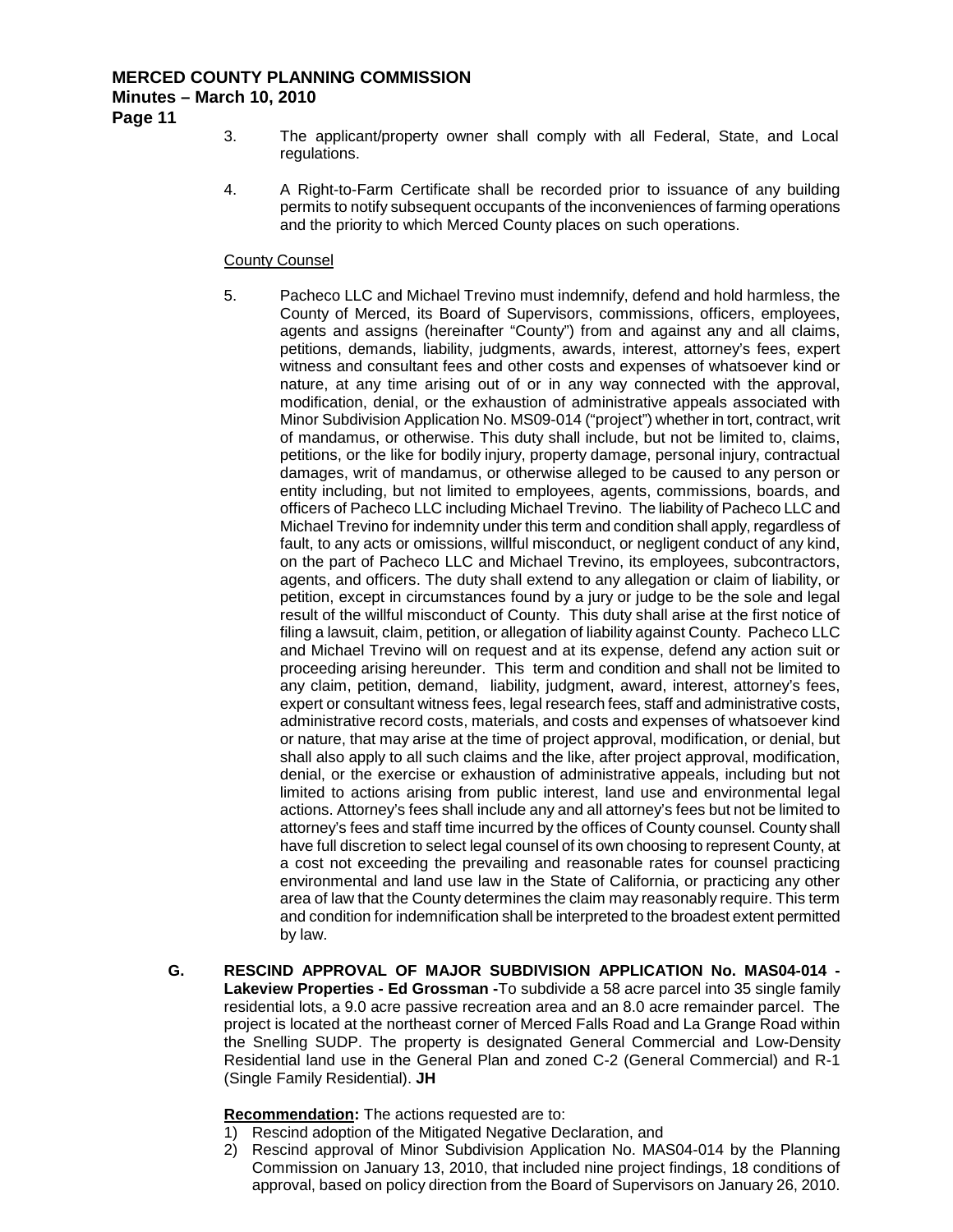Planner James Holland presented the Staff Report and recommendations of approval dated March 10, 2010.

The public hearing opened at 11:36 a.m.

Gordon Gray, 15983 Third Street Snelling, says he will be speaking on behalf of the Snelling Municipal Advisory Committee (MAC) regarding actions taken at their last meeting. He asks whether he should speak at this time or wait until the next item which recommends approval of this particular project.

Chairman Tanner explains that this item is just to rescind approval; if he would like to speak in favor or opposition then he will want to wait. Mr. Gray says he will wait for the next item.

The public hearing closed at 11:37 a.m.

**MOTION: M/S MOBLEY - ERRECA, AND CARRIED BY A VOTE OF 4 - 0, THE PLANNING COMMISSION APPROVES TO RESCINDS THE ADOPTION OF THE MITIGATED NEGATIVE DECLARATION PREPARED FOR MAJOR SUBDIVISION APPLICATION No. MAS04-014 BY THE PLANNING COMMISSION ON JANUARY 13, 2010, BASED ON POLICY DIRECTION FROM THE BOARD OF SUPERVISORS ON JANUARY 26, 2010.**

**MOTION: M/S MOBLEY - ERRECA, AND CARRIED BY A VOTE OF 4 - 0, THE PLANNING COMMISSION APPROVES TO RESCIND APPROVAL OF MAJOR SUBDIVISION APPLICATION No. MAS04-014 BY THE PLANNING COMMISSION ON JANUARY 13, 2010, THAT INCLUDED NINE PROJECT FINDINGS, 18 CONDITIONS OF APPROVAL, BASED ON POLICY DIRECTION FROM THE BOARD OF SUPERVISORS ON JANUARY 26, 2010.**

**H. MAJOR SUBDIVISION APPLICATION No. MAS04-014 – Lakeview Properties – Ed Grossman -** To subdivide a 58 acre parcel into 35 single family residential lots, a 9.0 acre passive recreation area and an 8.0 acre remainder parcel. The project is located at the northeast corner of Merced Falls Road and La Grange Road within the Snelling SUDP. The property is designated General Commercial and Low-Density Residential land use in the General Plan and zoned C-2 (General Commercial) and R-1 (Single Family Residential). **JH**

**Recommendation :** The actions requested are to:

- 1) Adopt the Mitigated Negative Declaration, and
- 2) Approve Major Subdivision Application No. MAS04-014 based on the project findings, and subject to the conditions of approval and mitigation measures.

Planner James Holland presented the Staff Report and recommendations of approval dated March 10, 2010.

The public hearing opened at 12:02 p.m.

Gordon Gray, 15983 Third Street Snelling, states again that he is here to speak on behalf of the Snelling Municipal Advisory Council (MAC). We have heard this project on many different occasions starting back in June primarily with the Mitigated Negative Declaration. From that point on, he says they responded with considerable comments to the Planning Department in regards to the project. He says they had several concerns at that point in time such as air quality, the cumulative effect, and traffic along with many others. They would still like to see the cumulative affect addressed in that particular area regarding the agriculture, mining, and subdivisions. He is here for only one reason today which is in relationship to the pedestrian walkway. This project was first brought to the Planning Commission on January 13, 2010. At which time none of the members of the community were able to make it because the meeting falls at nine in the morning when most work. He says it brought a lot of concerns to the Snelling MAC when they discovered the language was still the same in the final staff report that went to the Planning Commission. It was the same staff report that came before the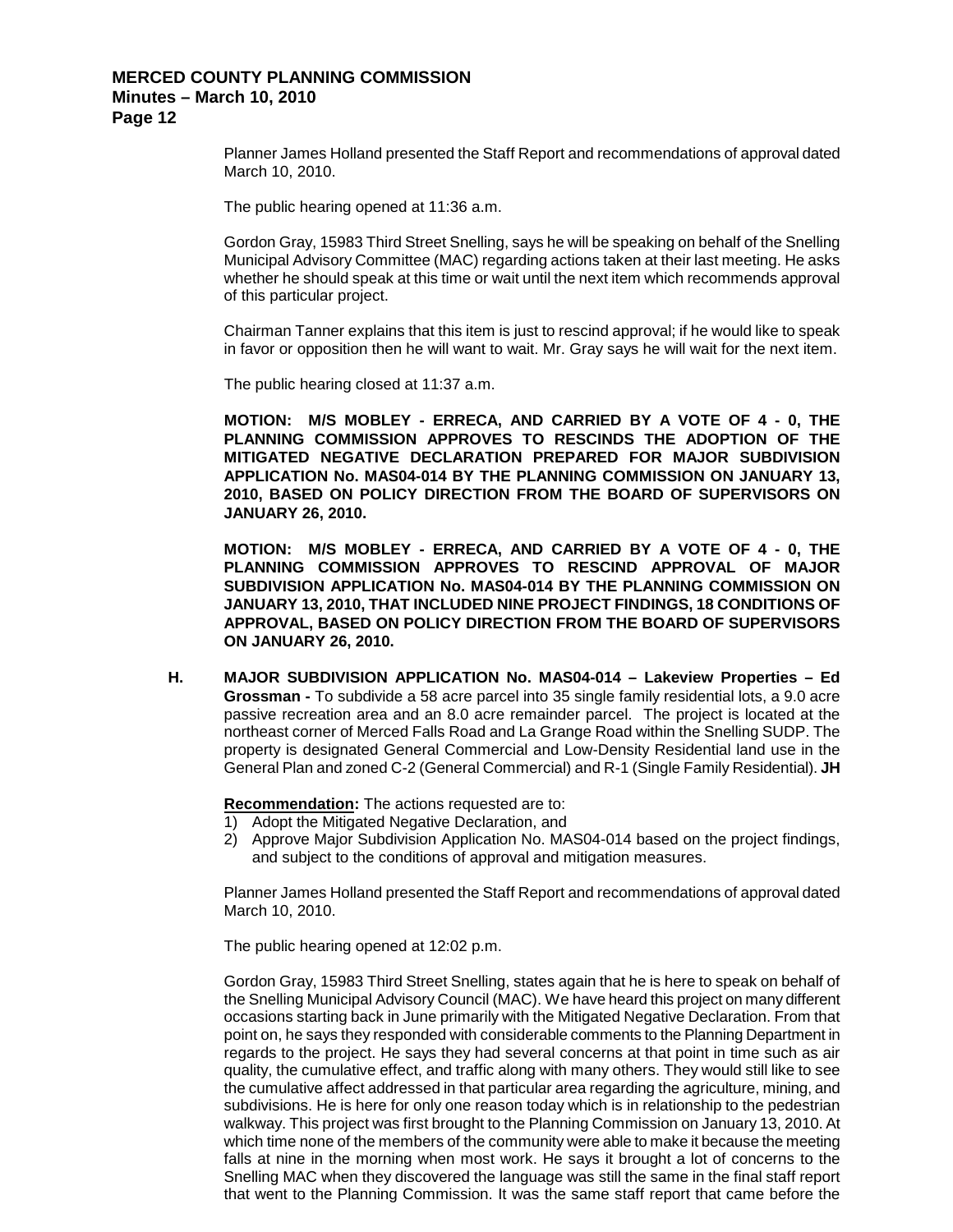**Page 13**

Snelling Municipal Advisory Committee back in November when comments were submitted in regards to the mitigation issues. The Snelling MAC and the community were really concerned about the pedestrian access from the project site to the school. The pedestrians will need to get to services within the community as well as to the school when in session. He asks Planner James Holland if he would bring up the photograph of the corner of La Grange Road and Merced Falls Road shown in his presentation. In the mitigation, it required the applicant to have a pedestrian walkway for safe route to school only to the intersection, and proposed to have it internally.

He says it creates a problem because you can bring pedestrians to that location, but then what are you going to do with them afterwards. Basically, it will create a nuisance by attracting people to that corner then leaving them to their own devices to decide how to get across the street. Primarily, we are talking about children and other people utilizing this particular walkway to get to the services provided in the community and the school. There is already a right of way coming from town to the school. Also, there is a walkway that runs in front of the cemetery. If you build a walkway internally, it would dump the pedestrians at the corner on the backside of that bridge embankment or irrigation canal which runs almost all year round. He states if you build the walkway along the highway similar to the one that already exists; there is adequate room adjacent to the property line in the right of way area for a Cal Trans approved walkway at the intersection in front of the embankment which is where a pedestrian walkway normally would be placed. He says the Snelling MAC sent a letter after they had a meeting deciding to rescind approval of this project because of this issue. This walkway would create a hazard rather than correcting a problem. If a development is going to build a subdivision within walking distance to a town and a school which could create a problem of this magnitude; they need to find a solution instead of creating additional problems. The correction to the problem would be to build a walkway from the main route going in and out of the subdivision along the highway with a setback similar to the one that is in town, make a Cal Trans approved crosswalk at the intersection, continue the walkway until it connects to the paved access in front of the school. This allows for the Commission to meet some of the alternative modes of transportation required by the State of California on pedestrian traffic, bikeways and other modes of transportation for communities being developed. This subdivision offers none of that, but creates additional problems which need to be corrected by the Commission. He believes the property owner should be responsible for correcting the problem instead of making the County do it. He says to the Commission that by approving the project as it is, they will be creating a liability. He wants to know who will be liable for this if someone gets hurt at that intersection. Would the County be liable? The builders are going to be gone once the subdivision is built which leaves those living in the subdivision to their own devices to help their children get to and from school safely. Since it is within walking distance, people will walk or ride their bikes because it's their nature. If you make the walkway more available, people will use it more, reducing the amount of traffic. He asks if the Commission has any questions.

Commissioner Mobley asks what the length of the sidewalk would be that Mr. Gray is referring to.

Gordon Gray, Snelling resident, says if you look at the subdivision map, the walkway will need to run from the single entrance/exit to the intersection of La Grange Road and Merced Falls Road. A crosswalk will need to be established. It would then continue until it reaches the paved area in front of the school giving pedestrians an adequate walkway which is safe and long term. The applicant has tried to create short term corrections, but it does not answer the long term affect of what people will do for the long haul.

Planner James Holland says he estimates that the distance is at least an eighth to a quarter of a mile.

Commissioner Mobley says there would be the cost to put in the walkway, and the cost to create a crosswalk. He wonders if adding the crosswalk would just be a matter of putting the paint on the road.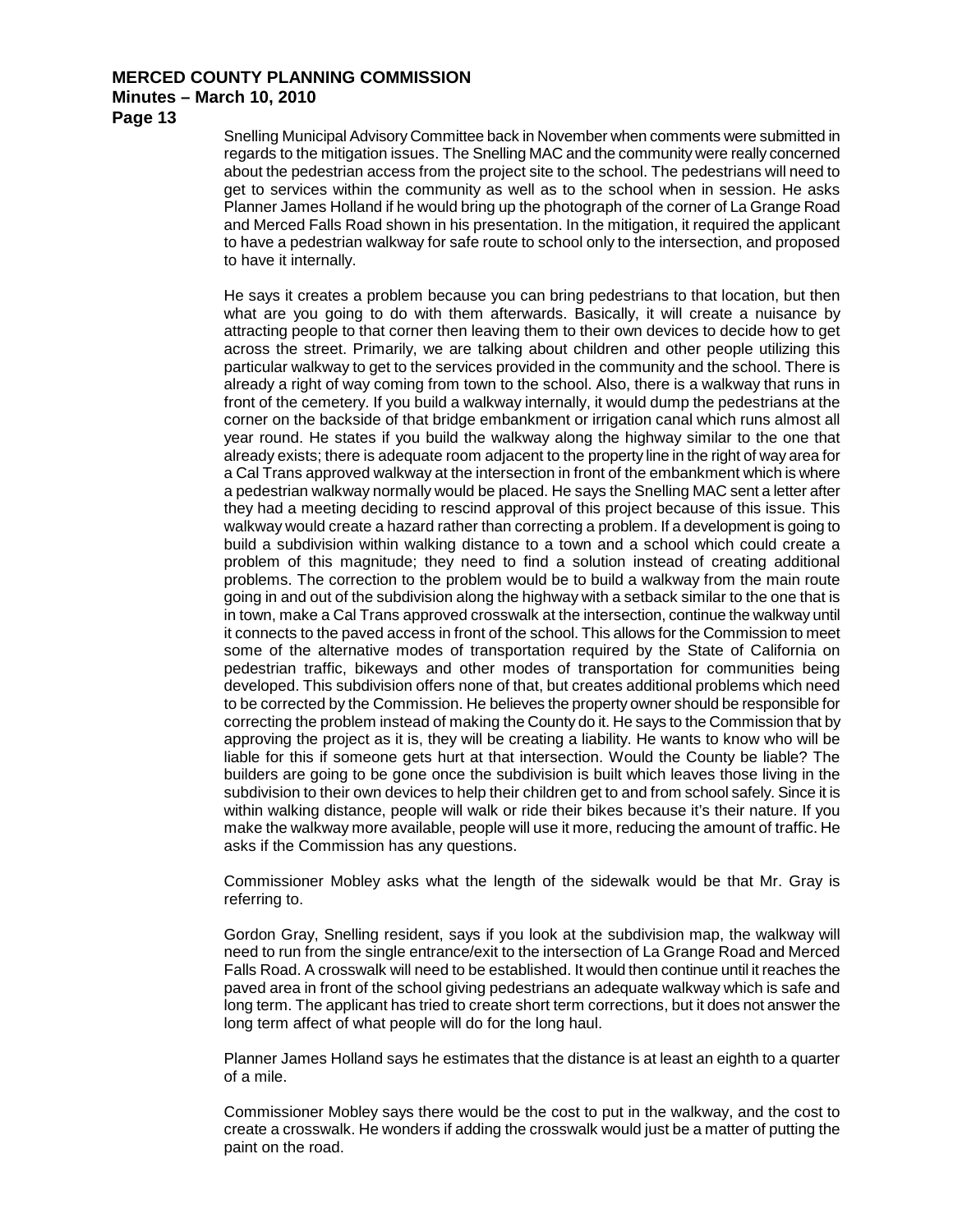**Page 14**

Planner James Holland states that a traffic engineer would be the one to ask in regards to the costs. However, he says that he would like to bring page 26 of the staff report to the Planning Commission's attention. He says number 12 listed under Condition No. 19 states verbatim "as part of the site improvement/preparation process required for recording a final map, the applicant shall construct a walking path on the north side of Merced Falls Road that runs from the southeast corner of proposed lot #25, as shown on Figure 5, Sensitive Biological Habitats, September 2009, westwards to the intersection of Merced Falls Road and La Grange Road. The applicant shall also provide for the installation of a street light at this intersection. The walking path shall be aligned to avoid additional impacts to oak trees on the project site beyond those outlined in the Mitigation and Monitoring Plan and detailed in Mitigation Measure 7. The exact alignment dimensions and surfacing of this walking path shall be approved by the Merced County Department of Public Works Road Division."

Commissioner Mobley asks Mr. Gordon Gray if Condition No. 19 addresses his concerns.

Gordon Gray says no, because it drops the pedestrians on the backside of that bridge embankment as he pointed out before. They will have to cross several feet behind the corner which creates a hazardous situation. He says automobiles making a left turn would be meeting those pedestrians as they cross causing the driver to make an emergency stop. It would also stop them prior to the stop sign currently on La Grange Road. The crosswalk has to be in front of the bridge embankment. He says if you look at the Right of Way easements along La Grange Road, they exist from the property line to the shoulder of the road or edge of the asphalt, the same as the one located in town. He describes the Right of Way in town, saying that it leaves about five to seven feet of separation from the edge of pavement, to an eight foot walkway already constructed, which starts in town and goes all the way to the school. He says the mitigation calls for a street light only. People do not walk at this location at night; they walk here during the day, so a street light would be of no consequence to them. A crosswalk in the correct location and a walkway for the remainder of the distance is appropriate. In order to make it work, the crosswalk must be in front instead of behind the embankment as identified in the mitigation.

Commissioner Lashbrook says she agrees that the crosswalk definitely needs to be in front of the embankment. She believes that there should be a crosswalk whether there are people trying to end the effects of SB32; we all are supposed to be working on trying to make things more walk able and bike ride able. These little kids should not have to find a ride to school every day. She asks what kind of surface or gravel they would need to add an extra 10,000 feet of walkway.

Gordon Gray, says it would need to be cleared to put in whatever kind of surface which is unknown. He feels that it definitely needs to be a designated surface area that can be maintained. It has to be graded and compacted in order to keep it from rutting due to people riding their bikes and stepping on it creating mud holes. He states the walkway which already exists, was paved off of a gravel walk way approximately in the 1940's. If this walk way is created, it will have to be an improved walk way because of the length of distance from the subdivision's entrance/exit to another paved or surface area which is year round weatherized.

Chairman Tanner says to Planner James Holland that on Condition No. 12, it states exact alignment dimensions and surface of the walking path shall be approved by Merced County Department of Public Works." He wants to clarify if that means, the Department of Public Works could put the walk way where Mr. Gray wants because they will be determining exactly where and how long the walk way should be.

Planner James Holland tells Chairman Tanner that he is exactly right.

Gordon Gray, explained that the decision the Planning Commission makes will determine what happens from the point where the condition stops the walk way. The condition stops the walk way at La Grange Road on the east side of the roadway. He says it needs to go from the subdivision, all the way to the paved area in front of the school.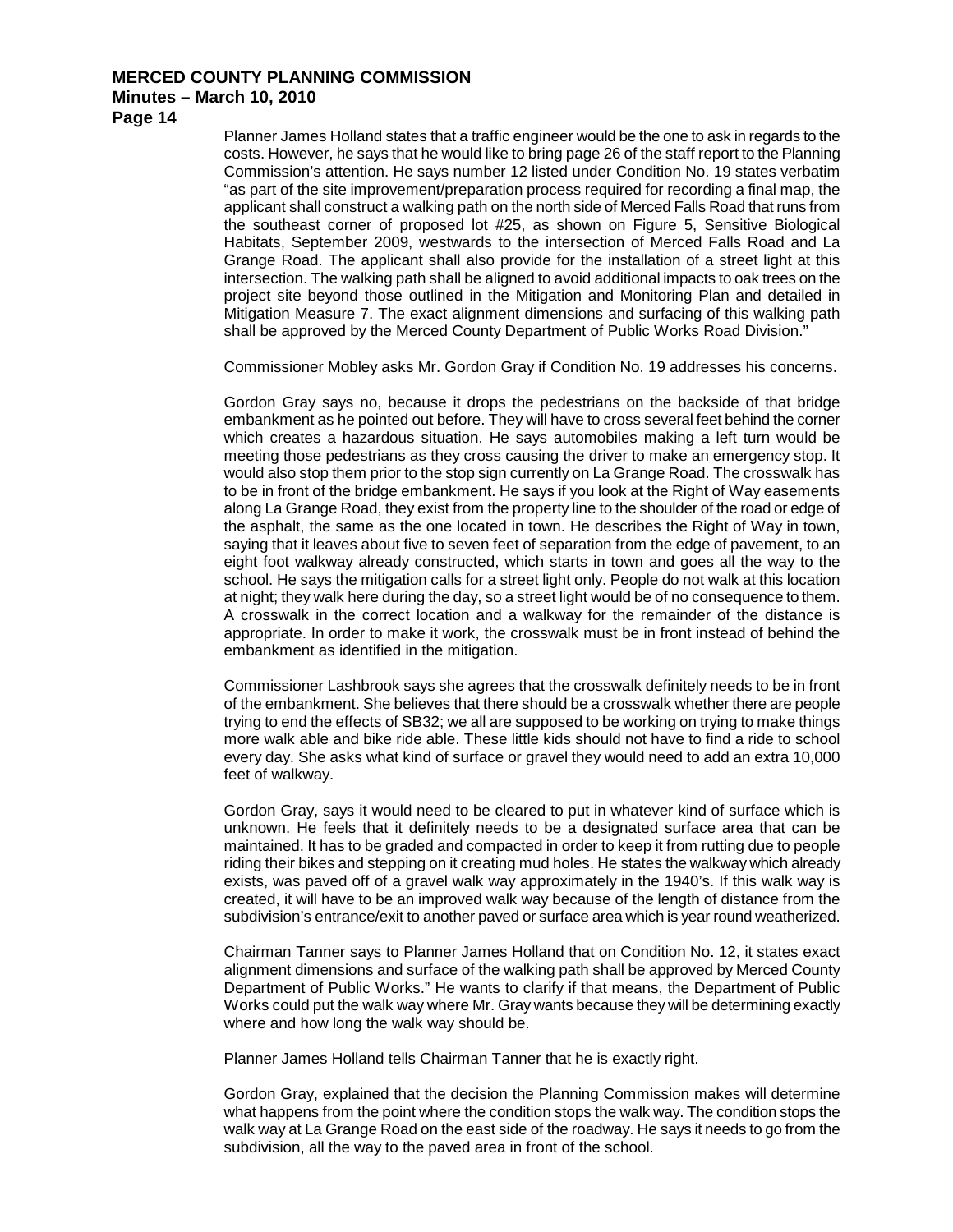**Page 15**

Planner James Holland says staff very carefully through reasonable processes laid this out in the staff report deliberately considered this issue. He says there are two things he wants to draw the Planning Commission's attention to at this point. The first thing, Cal Trans did not request the installation of a crosswalk. They are the responsible agency because Merced Falls Road is a State Highway until it reaches La Grange Road, when the State Highway turns north in which La Grange Road then becomes a State Highway. The point to remember is that the majority of that intersection in question is State Highway. The portion that isn't State Highway is the portion of the western most property boundary of the Grossman parcel eastwards. He says that most of that intersection if not all of it is State Highway.

At no time has the County received any requests from Cal Trans to construct a pedestrian cross walk in the area questioned. They have had multiple occasions to comment and make this request, but did not. Secondly, he explains that this issue was carefully studied as noted in the supplemental responses and analysis performed in response to the issues raised by the Snelling MAC in June. He states that detailed responses were prepared regarding their concerns in the document that was circulated to the Snelling MAC in November 2009. He says we did request that the Department of Public Works Engineering staff take another look at this issue. Neither the environmental consultants retained for the purpose of this performance analysis, nor Public Works engineering staff identified a cross walk as being necessary. He says the final point he would like to make is the Planning staff and whatever opinion we have on the matter, have reached the point where we have to ask ourselves to what extent is sufficient nexus for asking the County to require construction of a walk way which is what is being asked for, from off the project site extending approximately one quarter mile west, to correct what is already an existing defect. He says it is unknown if there is sufficient nexus for a 35 lot subdivision since the number of students likely to be generated will be really small. We can't say it won't increase, but since we are unsure whether there is sufficient linkage between this development and what is being requested offsite; the County cannot take any authority to require it.

County Counsel Marianne Greene thinks that Planner James Holland stated the issues well in terms of jurisdiction over the State Highway, and in terms of their being a nexus given the small size of the subdivision. She says her office can take it under submission if you want further analysis as to whether the County could require the walk way given these issues. She says she would support staff's and the lead agencies determination on this.

Commissioner Lashbrook says neither Department of Public Works nor Cal Trans identified cross walks as necessary, but did they designate cross walks as unnecessary. She wants to know if they just didn't designate any either way.

Planner James Holland says there is no agency that would send in comments stating that a cross walk would be absolutely unnecessary under any circumstances. However, the fact that they did not request it, limits themselves to general comments. They had the clear opportunity to identify specific, local impacts associated with this development; they chose not to.

Commissioner Lashbrook asks if the land from La Grange Road to the school is developed or agriculture.

Gordon Gray said that the land is owned by the school district and about thirty percent of it is considered flood plain land because that is the direction of the overflow when the river floods. He says it doesn't mean that something can't be built through it, like a road is now. Basically, the area is an empty lot. He believes that the area across the street is considered future residential.

Commissioner Lashbrook feels that this development is going to the furthest edge of their SUDP or development area. She knows they already had to cut back on the original number of homes they wanted to build there. The only reason kids would be walking to school is because of this development so she doesn't see a cross walk as unnecessary. She says there could or should be grants available, but it would need to be designated necessary as part of this subdivision. She feels it is important that the applicant be responsible for at least a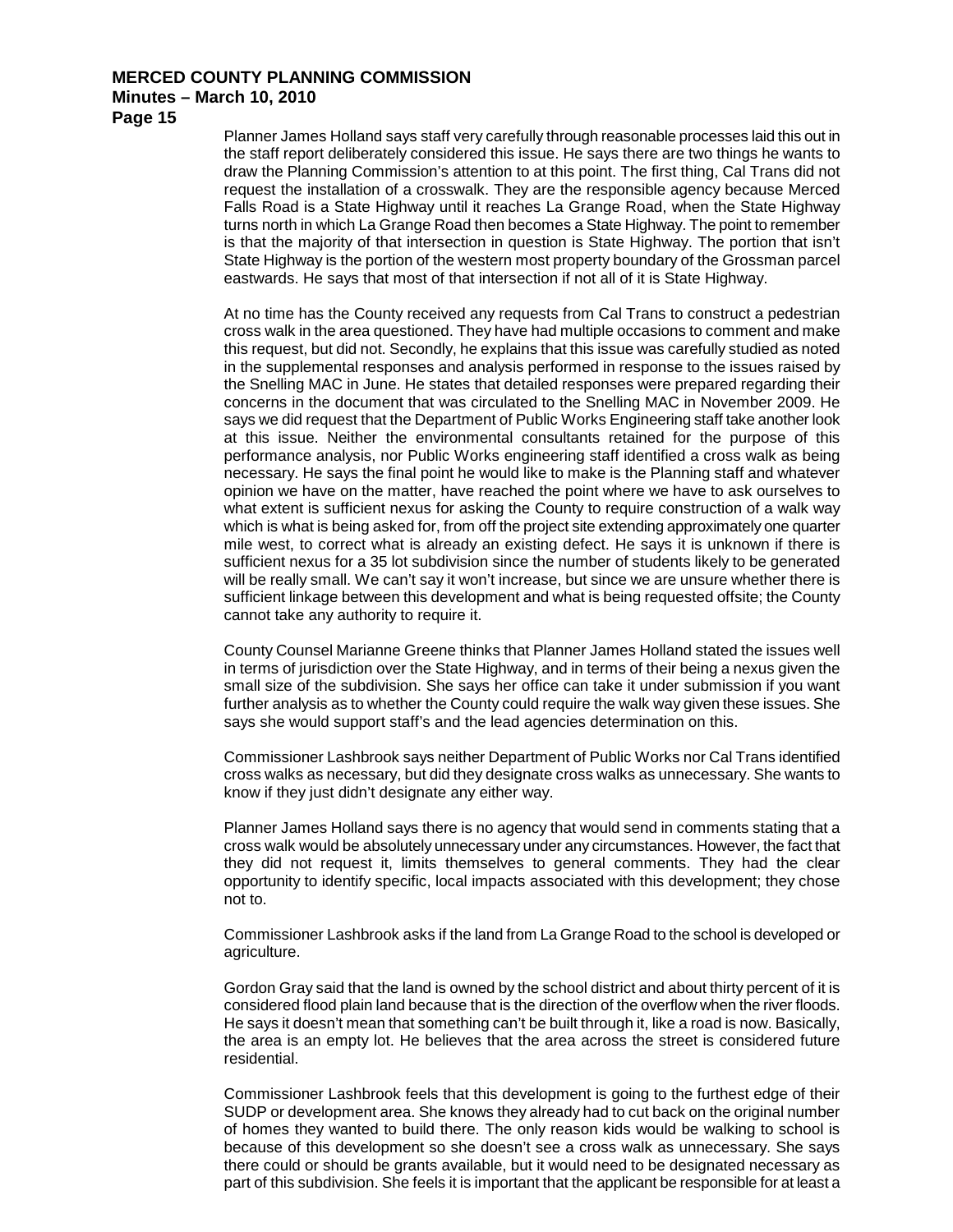**Page 16**

major portion of making sure there is a safe walk way for children and residents. All those gravel companies up in that area should help by donating materials in her opinion.

Commissioner Mobley wonders if this issue was carefully looked at as part of the Cal Tans evaluation. If they saw the need to put the cross walk in, wouldn't it have been included as part of their approval process?

Planner James Holland says it is his understanding that lead agencies such as Cal Trans have standard evaluation criteria that they apply when looking at a project in terms of evaluating its trip generation potential to determine the impact on their road system. He says the Planning Department does have a reasonable relationship with the individual inspectors when we get down to the County level, and if they had concerns about these projects, he would expect a detailed letter and/ or phone call with full explanation of their concern. For this project, we did not get any comments expressing concern from any of the individual inspectors nor from the regional office in Stockton.

Commissioner Mobley says the way this project would affect the transportation of the people walking is what Cal Trans does, and they didn't submit anything expressing concern. He asks Planner James Holland, if they had concerns then they would have sent a letter or called.

Planner James Holland says that is what they usually do.

Commissioner Lashbrook wants to know when the request for general comment was sent.

Planner James Holland says that Cal Trans was first notified back in 2004 and then again notified when 18 copies of Initial study were sent to the State Clearinghouse in May 2009, where they distributed them to proper agencies. Cal Trans is one of the agencies that will always receive an Initial Study. He states they were given opportunity again when we recirculated a copy of the comments for additional analysis in November 2009.

Commissioner Lashbrook asks if the requests from the Snelling MAC were included when the comments were sent out.

Planner James Holland says yes, the Snelling MAC's issues were included.

Commissioner Lashbrook believes that ever since the State started doing the work furloughs, they are understaffed. They do not have sufficient time to do their work. Since the last hearing, the state has had six or seven Fridays off as well as a few Monday's. She thinks a lot of things are falling apart somewhat because of this. She believes that we should find a way to include this cross walk and walk way or send it back like County Counsel said, so we can find out the parameters. Maybe we can ask Cal Trans directly about this issue and where the liability lies if a group of kids get hit because cars are going around a corner unable to see the drop off point located further back. She feels this is a real concern and we need to have development pay for these things otherwise it just comes from the rest of the tax payers. She wants to see the walk way go further. She does feel that the applicant has a good job addressing the environmental concerns, but public safety and making this subdivision become a part of the community rather than a piece that is separate is really important. Without that walk way, it's not really a part of Snelling.

Marianne Greene, County Counsel says one idea she might suggest, with the consent of the applicant, would be to continue this until someone from Public Works can come and talk to the Planning Commission in detail about the fact that Cal Trans owns this Right of Way. We can ask how they would normally handle this, and whether it's feasible from a jurisdictional point of view. She says it seems that we need some technical expertise that hasn't been provided.

Gordon Gray says that another issue with the County goes back to the last General Plan Update for Snelling which was around 1990, he believes. When the County put that residential area in Snelling's General Plan Update, they should've at that time made sure they knew how they would make this a part of the community and how would they make sure kids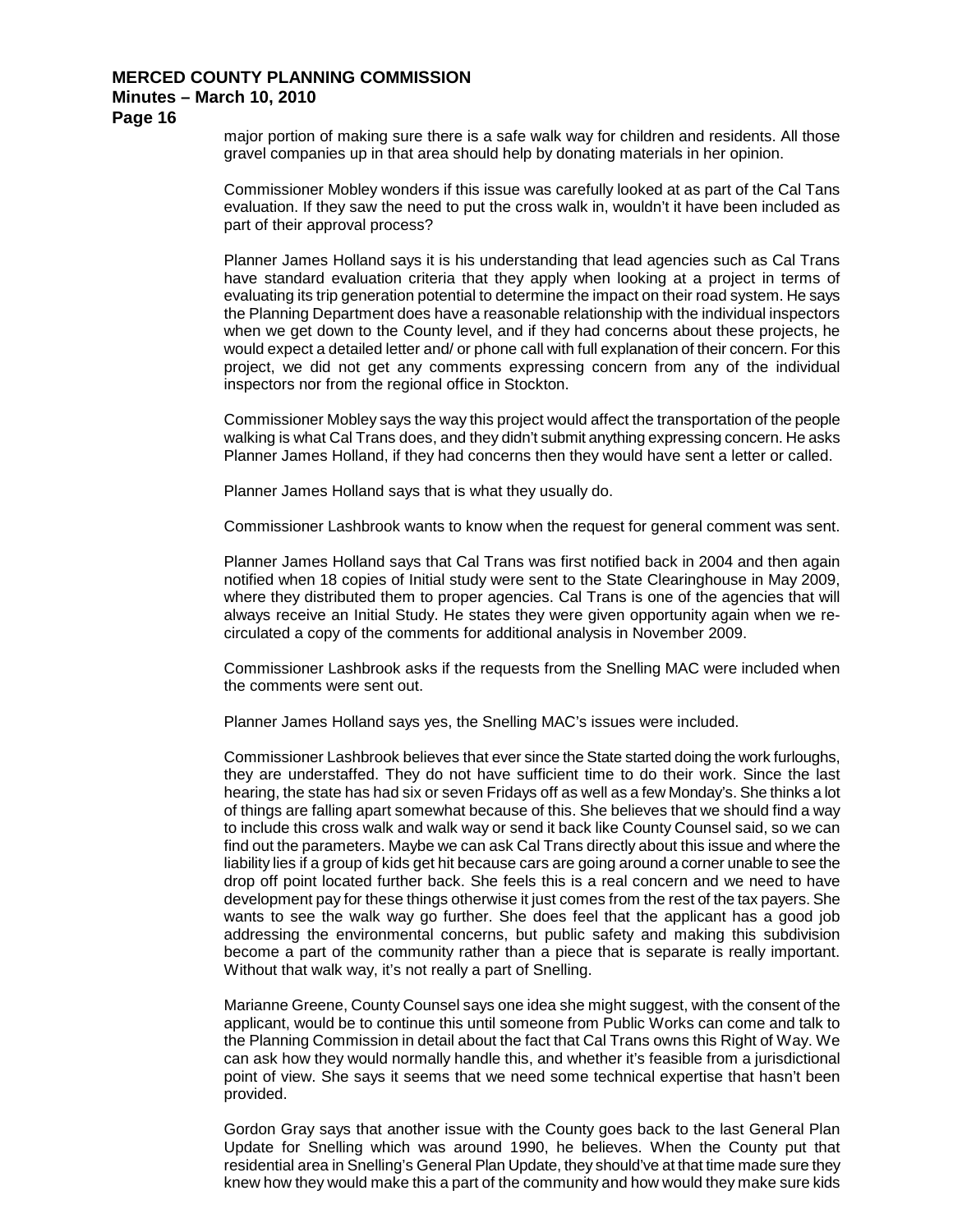**Page 17**

could get to school safely. When the County did this General Plan Update, they took on the responsibility of these issues. A conversation was made by the Public Works Department after contact by the Planning Department in regards to the crosswalk stating that they felt this was a necessity and Cal Trans may have overlooked it in the initial review. Steve Rough, the engineer in that department was the one who stated this. He asks Planner James Holland if what he is saying is not true.

He asks if he had that conversation with Mr. Rough. Planner James Holland states that he does not recall that conversation and cannot comment. Mr. Gray says he did have a conversation with Steve Rough. He continues, stating that since the County put that residential bubble in the General Plan Update for Snelling, they took on the responsibility to make sure there is a method of resolving any problems that come up out there. If the County decides to do something like that, they need to make sure the project can be complete, not partially complete. Like Commissioner Lashbrook says, it's an isolated pocket out in the County, not a part of the Snelling Community. He says that Snelling is not opposed to development; we are opposed to development that does not cover its basis and try to become a part of the community.

Robert Lewis, Development Services Director, says he thinks we have someone here, from Public Works, Richard Schwartz, who can speak on some of the concerns regarding traffic and Cal Trans.

Richard Schwartz, Assistant Public Works Director, says the County's jurisdiction stops at the intersection of La Grange Road and Merced Falls Road. He states that they can have their own opinions about what we should or shouldn't have at that particular intersection. The Planning Commission can direct staff, specifically from the Public Works Department, to engage in further direct conversations with Cal Trans to determine whether or not they have any concerns or requirements regarding this development. He says, for the Public Works Department to dictate what we want to be required in a Cal Trans' Right of Way, is out of our jurisdiction. Everything north and east of the intersection of La Grange Road and Merced Falls Road is Merced County's right of way, but that intersection is a State Highway. Cal Trans would have to grant an encroachment permit to do any improvements, modifications or striping at that intersection and along their right of way.

Commissioner Lashbrook feels Cal Trans most likely overlooked this issue. She thinks the Planning Commission should direct the Public Works Department to engage in further direct conversations with Cal Trans before we make a decision on this project.

Richard Schwartz, Assistant Public Works Director, says the Planning Commission could continue this project and direct staff to engage in more focused conversations with Cal Trans as opposed to just letting them respond through the State Clearinghouse process.

Chairman Tanner asks if the Planning Commission has ever required offsite improvements like this before. He says he has only known the Planning Commission to require improvements to an applicant's property, but not on someone else's property.

Bill Nicholson, Assistant Development Services Director, says that for most SUDP's and urban boundaries, there are bridge and thorough-fare fees. The developer either does improvements or puts money into the bridge and through-fare account that is collected by Public Works to do improvements. Those improvements are community wide based on the priority of where the greatest need is. A developer in one area of Hilmar might put money into that fund to put in a traffic signal in another part of town. It might be off site for that project, but they are part of the thorough-fare zone. In a community like Snelling where we don't have a community plan, a traffic zone isn't set up. He says this is a unique issue where we want to require an offsite improvement without an overall plan for those improvements or a funding mechanism for it. You pick on one developer to come up with that solution, but is there a fair share of contribution or is it 100 percent this developer. Usually only what is needed gets done which is decided by the bridge and thoroughfare fee program. In this case, Snelling doesn't have it. He says he would also like to clarify that it wasn't in 1990 that this property was designated residential in the community plan; it was in the water district when the district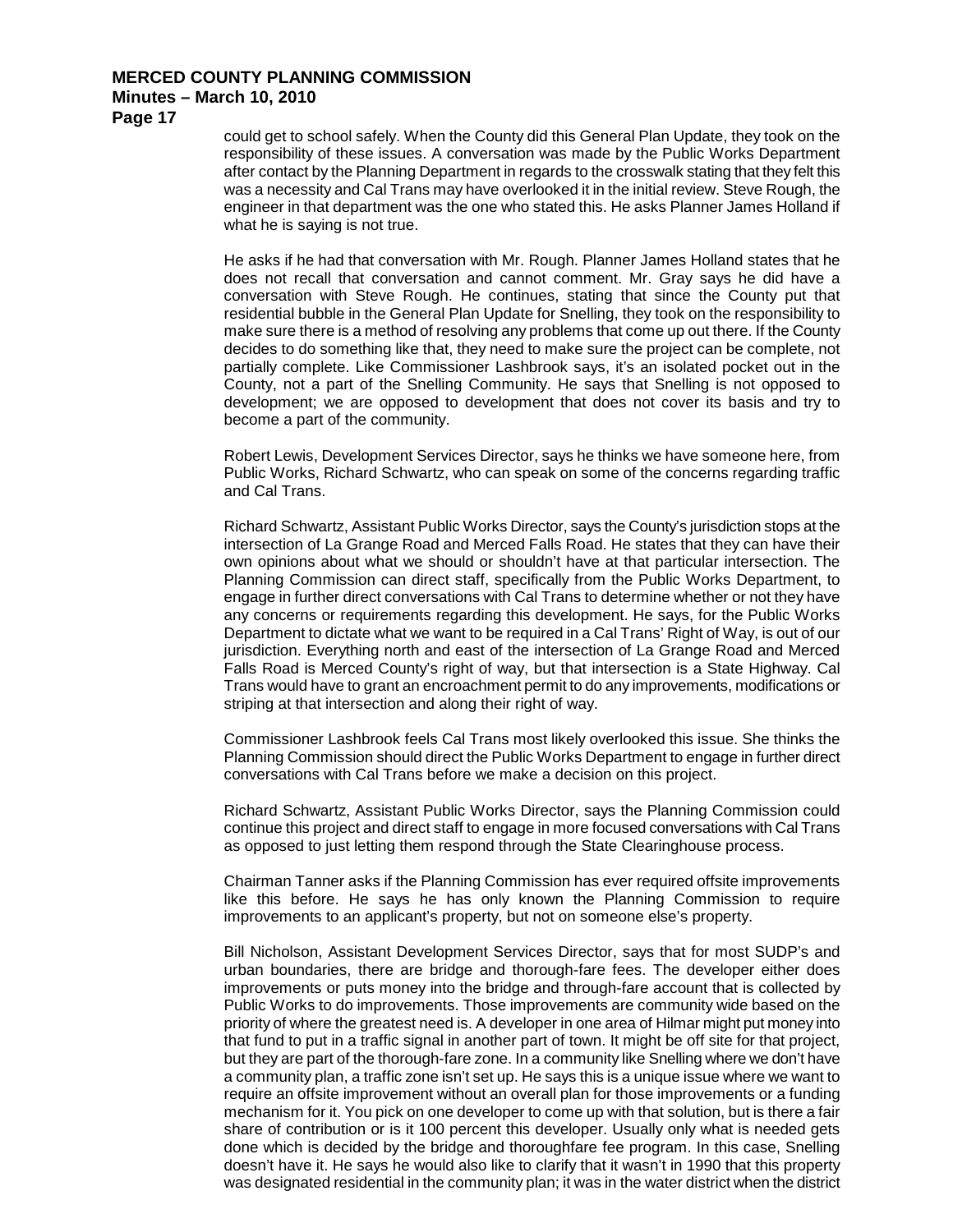**Page 18**

was formed in 1978. At this time, the County adopted SUDP's as a planning concept and put this property in as residential. It's been sitting there waiting for development since 1978, and Mr. Grossman has owned it most of that time.

Robert Lewis, Development Services Director, asks Richard Schwartz of Public Works if he knows if this area is a part of a capital improvement program. He says there has to be rational nexus to have this type of exaction. Agencies get into trouble when they exact properties without making a rational connection to needing those improvements.

Planner James Holland states that there are other fee mechanisms in place; we also charge regional transportation impact fees, and fees when issuing building permits. We use all these fees to make system wide improvements either in the local system or based on priorities for Regional improvements assigned by Cal Trans and adopted by the County of Merced. The thing to remember is when we are talking about offsite improvements, just because something is in the community plan does not mean they have an automatic right as a city or a county to require an exaction to meet the goals of that plan. When you move offsite, your moving from a specific project to a system, and the rule of thumb he would offer as a planner is the more you move offsite, you start looking at the system as a total rather than a specific issue of that project. He says he has to ask himself, to what extent does this project contribute to or affect that system. The further you move away from the site, arguably, the lower the influence of the project on that system. He says the point is, once you move off that site, you start to move into the broader Snelling system. To what extent can this project be reasonably expected to make a contribution toward improvements to that system? He states that for every foot you move away from the project site, the impact of that project lessens. He says when this happens, his ability to reasonably request the applicant to make that improvement, diminishes.

Commissioner Lashbrook says that her point was, this project is the only thing impacting this area since there is no development in between. If it wasn't for this development, we wouldn't need this walk way and cross walk. She wants to know if there is ability within the Snelling community to help bring in some money. Maybe there can be a joint effort to help with the costs. She says the developer should be the major contributor.

Ed Grossman, Applicant, says that he has been working with the school district and they have a policy stating any student living over a mile from the school gets picked up. Nearly all of them get bused to school because most live over a mile away from the school. He says the entrance to the subdivision is eight tenths of a mile from the school. He asked the school if he were to build a bus stop for the kids in the subdivision, would they consider picking them up. As of yet, he has not received an answer from them, but he believes the issue was going to be brought up at their next meeting. He states the main reason for this walk way is for the kids. Personally, he would not want any of his grandchildren walking along that road in Snelling because there is a 55 mph speed limit and most people go faster than that. He says if he was living in that subdivision, he would not want to send his kids to walk along that road even if a walk way and cross walk did exist due to the danger. He feels that the school district will probably agree to pick up all the kids from the subdivision.

Commissioner Lashbrook explains that with the way budgets are these days, the first thing school districts are cutting is bus service especially for anything that is so close to the school already. Bus service is not a guarantee, and if you live in a beautiful area like Snelling, compelling children to get on a bus instead of walking is not a good idea. She says she would really like to see this project go back to Public Works so they can talk to Cal Trans about other possibilities to make this walk way a reality. She feels that without this walk way, this subdivision would not be a part of Snelling. Also, cutting the speed limit down to 35 mph through town wouldn't be a bad idea either. She asks Ed Grossman if he would be willing to contribute once a solution is decided.

Ed Grossman, Applicant, says he has accepted so many responsibilities for this subdivision, and he has lost so much land. He says yes, he would work with somebody in regards to the walk way and cross walk, depending on how far he is going to be pushed. He says that it is horrible how much time this has taken already. He started this application six years ago, and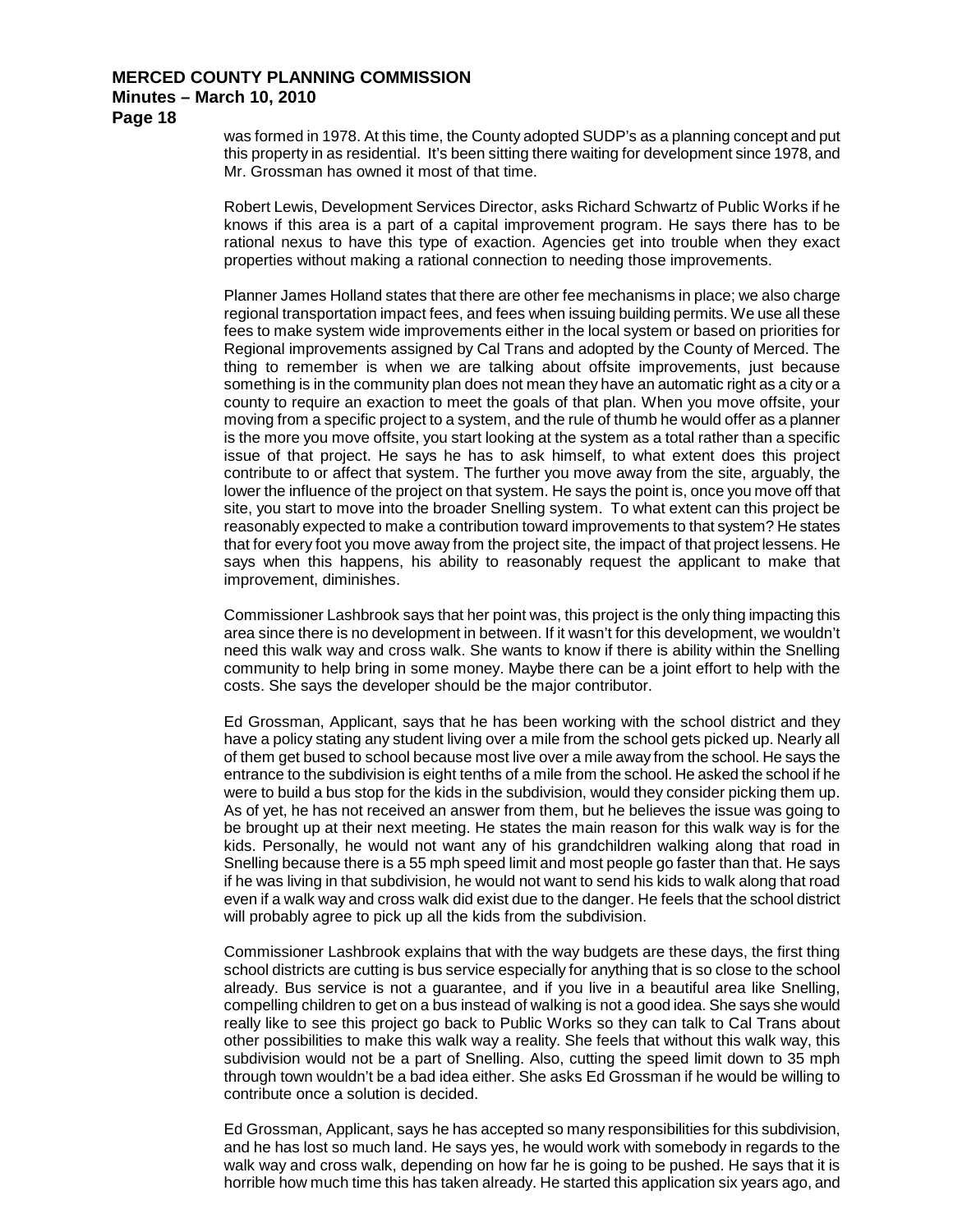**Page 19**

he just doesn't know how much further he can go with it. He believes he has been unreasonably pushed in regards to some of the requirements. Elderberry bushes were not even a concern back when this project started, and oak trees were not protected at that time. He states that he has always tried to protect the oak trees there, and he now has 42 Elderberry bushes which were studied on two different occasions. They did find a single penetration of an Elderberry Beetle which is the reason they are protected. He says to be fair, he will work with somebody but he will not agree to pay for the entire thing. Right now, he is losing about \$22,000.00 a month in interest alone, that's not including other holding costs. Commissioner Mobley asks Ed Grossman how much it would cost for him to build the walk way being requested.

Ed Grossman, Applicant, says that he has no idea; he hasn't seen any engineered drawing. He is unsure of everything they would need required so cannot even estimate.

Commissioner Mobley asks Ed Grossman if he is planning on building the homes himself.

Ed Grossman, Applicant, says that he is retired so he would not be building the homes. He says the only thing he is trying to do is get the project approved so he can move on. With the economy the way it is, he honestly does not think he could fund the development of the subdivision at this time. He just wants to get it approved so he can try selling the subdivision, which might not be possible anyway since the housing market isn't doing so well.

Commissioner Lashbrook asks how this site is related to the flood plain and possible flooding if the river breaches.

Planner James Holland says it was covered in the initial study; the flooding is covered under the hydrology section. He says there were no significant issues since there weren't any mitigation measures identified.

Ed Grossman, Applicant, states that the site is located above the flood plain,

Commissioner Lashbrook feels that it is really important to have this project be a part of Snelling. She says she thinks it should be continued until more information can be brought forward including some rough designs and estimates on what it might cost to put in the walk way. Without it, the subdivision would be a rural subdivision standing alone, away from the Snelling community.

Gordon Gray said on February 26, 2010, the school district voted unanimously, to not address the issue regarding the bus stop Ed Grossman requested.

The public hearing closed at 12:52 a.m.

**MOTION: M/S MOBLEY - ERRECA, AND CARRIED BY A VOTE OF 4 - 0, THE PLANNING COMMISSION APPROVES THE MITIGATED NEGATIVE DECLARATION AND EXEMPTS MAJOR SUBDIVISION APPLICATION No. MAS04-014, FROM CEQA BASED ON THE 14 MITIGATION MEASURES.**

**MOTION: M/S MOBLEY - ERRECA, AND CARRIED BY A VOTE OF 3 - 1, NAY BY COMMISSIONER LASHBROOK, THE PLANNING COMMISSION CONCURS WITH THE STAFF REPORT AND RECOMMENDATIONS DATED MARCH 10, 2010, AND MAKES THE 9 FINDINGS SET FORTH IN THE STAFF REPORT AND, BASED ON THOSE 9 FINDINGS, APPROVES MAJOR SUBDIVISION APPLICATION No. MAS04-014 SUBJECT TO THE 19 CONDITIONS SET FORTH IN THE STAFF REPORT AS FOLLOWS:**

## **Conditions:**

Planning & Community Development Department

1. A Final Map shall be recorded within two years of the Planning Commission approval date as required by the Merced County Subdivision Code.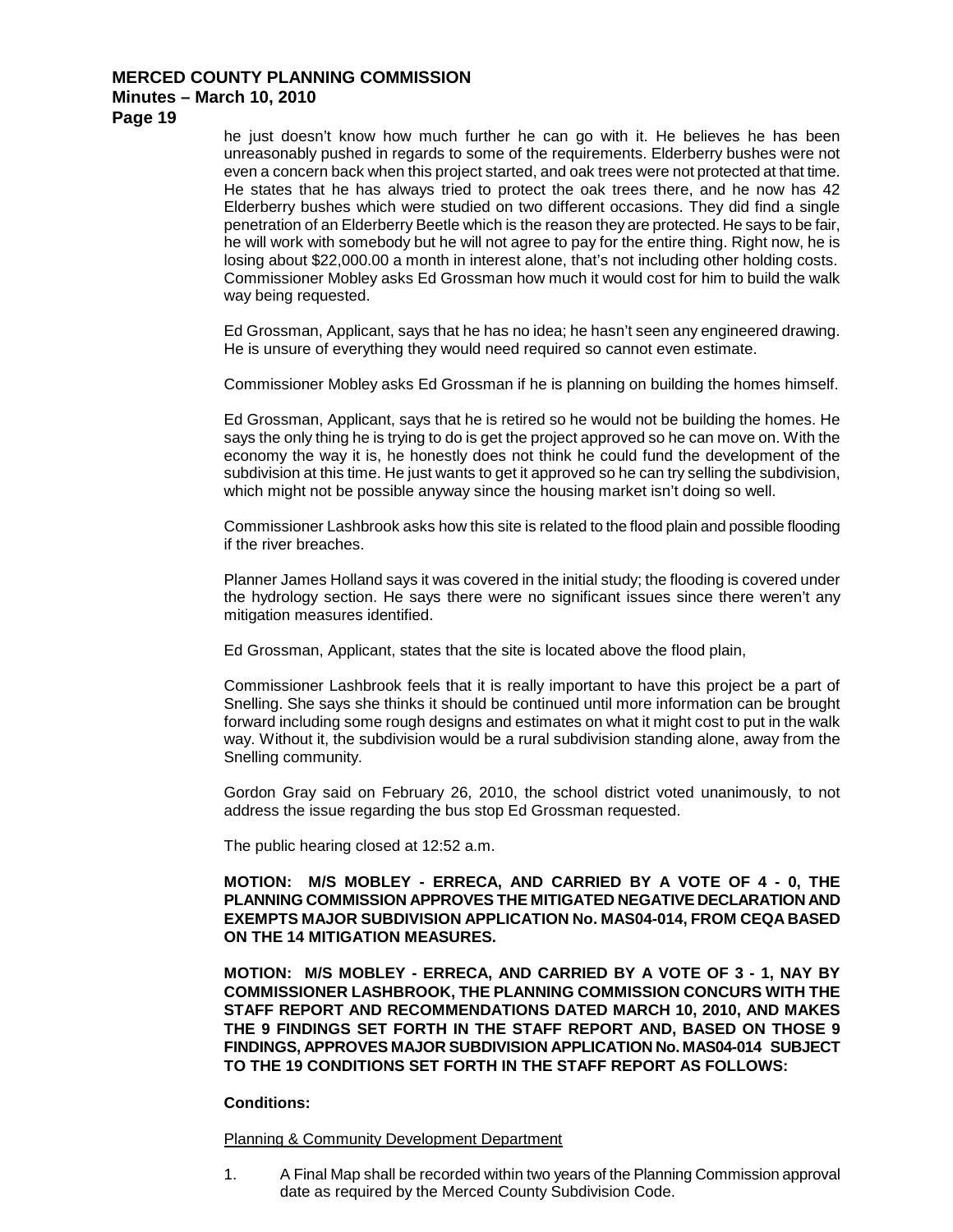- 2. This project shall comply with the applicable Standard Conditions in Planning Commission Resolution No. 97-1.
- 3. Prior to approval of the Final Map, the developer shall submit a current 'Can and Will Serve' letter for the project issued by the Snelling Community Services District and shall demonstrate to the satisfaction of the County that any improvements required by this letter have been made or bonded for.
- 4. For the purpose of conditions monitoring, an inspection fee in the amount of **\$486** shall be required. This fee shall be paid within 30 days of the approval date. Should additional inspections be required, inspection time shall be billed to the applicant/property owner at the established hourly rate at the time of the inspection. This permit will not be considered valid until the conditions monitoring fee has been paid.

#### County Counsel

5. Ed and Jill Grossman and Lakeview Properties must indemnify, defend and hold harmless, the County of Merced, its Board of Supervisors, commissions, officers, employees, agents and assigns (hereinafter "County") from and against any and all claims, petitions, demands, liability, judgments, awards, interest, attorney's fees, expert witness and consultant fees and other costs and expenses of whatsoever kind or nature, at any time arising out of or in any way connected with the approval, modification, denial, or the exhaustion of administrative appeals associated with Lakeview Properties ("project") whether in tort, contract, writ of mandamus, or otherwise. This duty shall include, but not be limited to, claims, petitions, or the like for bodily injury, property damage, personal injury, contractual damages, writ of mandamus, or otherwise alleged to be caused to any person or entity including, but not limited to employees, agents, commissions, boards, and officers of Ed and Jill Grossman and Lakeview Properties. The liability of Ed and Jill Grossman and Lakeview Properties for indemnity under this term and condition shall apply, regardless of fault, to any acts or omissions, willful misconduct, or negligent conduct of any kind, on the part of Ed and Jill Grossman and Lakeview Properties, their employees, subcontractors, agents, and officers. The duty shall extend to any allegation or claim of liability, or petition, except in circumstances found by a jury or judge to be the sole and legal result of the willful misconduct of County. This duty shall arise at the first notice of filing a lawsuit, claim, petition, or allegation of liability against County. Ed and Jill Grossman and Lakeview Properties will on request and at their expense, defend any action suit or proceeding arising hereunder. This term and condition and shall not be limited to any claim, petition, demand, liability, judgment, award, interest, attorney's fees, expert or consultant witness fees, legal research fees, staff and administrative costs, administrative record costs, materials, and costs and expenses of whatsoever kind or nature, that may arise at the time of project approval, modification, or denial, but shall also apply to all such claims and the like, after project approval, modification, denial, or the exercise or exhaustion of administrative appeals, including but not limited to actions arising from public interest, land use and environmental legal actions. Attorneys fees shall include any and all attorneys fees but not be limited to attorneys fees and staff time incurred by the offices of County counsel. County shall have full discretion to select legal counsel of its own choosing to represent County, at a cost not exceeding the prevailing and reasonable rates for counsel practicing environmental and land use law in the State of California, or practicing any other area of law that the County determines the claim may reasonably require. This term and condition for indemnification shall be interpreted to the broadest extent permitted by law.

#### Mitigation Measures

#### 6. *Mitigation Measure 1: Maintain aesthetic vegetation buffer*

Retain the existing oak woodland habitat within individual parcels while permitting the construction of single-family dwellings and appurtenant structures. Except for the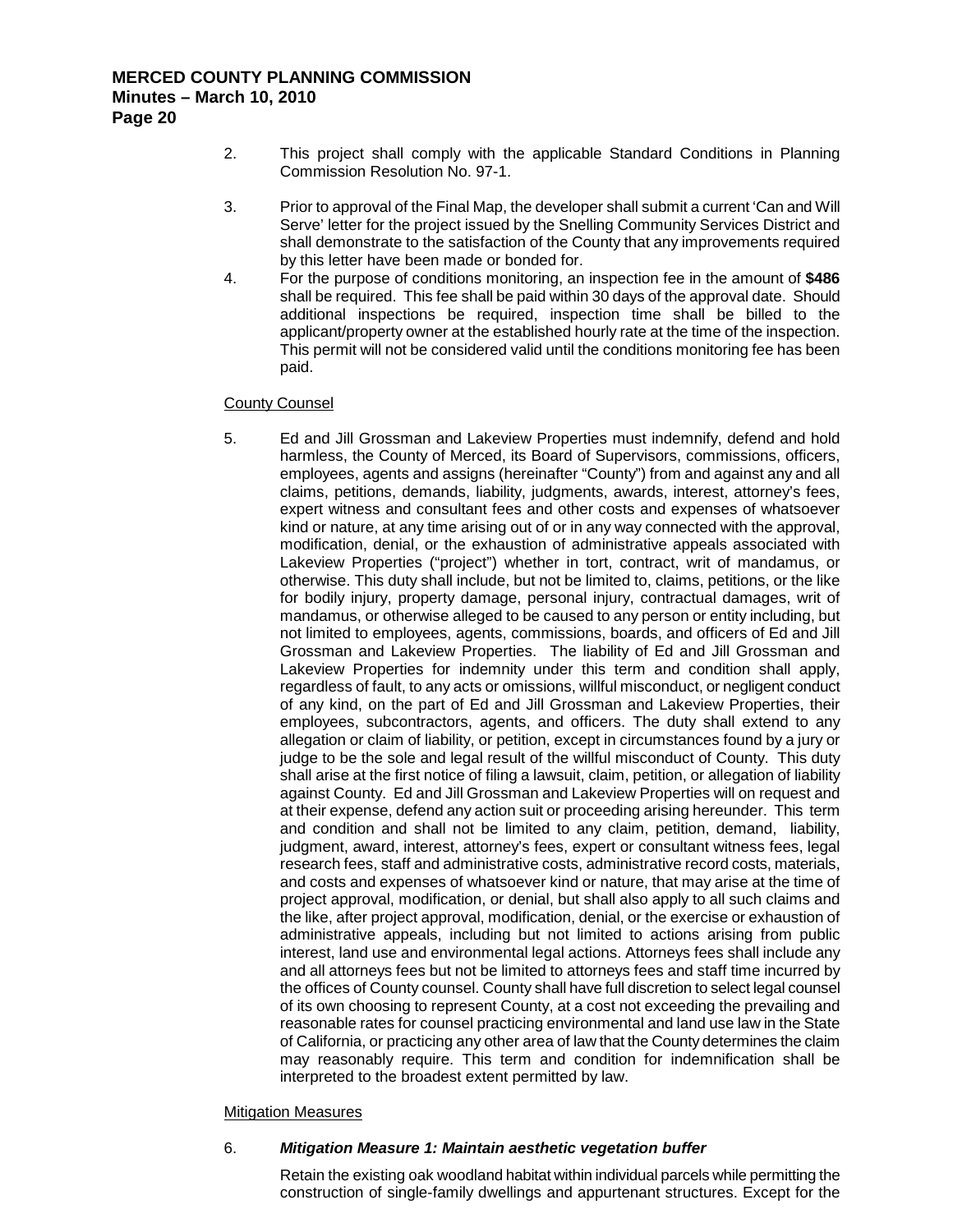**Page 21**

construction of two access roads from Merced Falls Road and proposed on-site roadways or driveways for individual lots, construction in the areas of the existing riparian woodland and oak woodland shall maintain a sufficient vegetative buffer between developed structures and facilities and Henderson Park to mask the presence of developed uses on the site during the seasons of the year when deciduous trees are in leaf. The buffer shall be sufficient to break the mass of buildings and to prevent glare from windows and glazing into the park. Implementation of Mitigation Measure 1 will result in the preservation of 7.598 acres of oak woodland at the perimeters of the project area, providing a sufficient vegetative buffer.

### 7. *Mitigation Measure 2: Comply with SJVAPCD Requirements and Recommendations*

During project construction, the project applicant and contractors shall comply with the following measures. Additionally, a note shall appear on the final subdivision map notifying purchasers of individual lots of applicable rules as set forth below and as they might be amended of the duty to comply with the requirements of this mitigation measure and the regulations of the SJVAPCD.

- A. Comply with SJVAPCD's Regulation VIII, Dust Suppression Measures (described above), Rule 8021, preparation of a Dust Control Plan and Rule 3135, Dust Control Plan Fee.
- B. Comply with SJVAPCD's Rules 4901 and 4902 regarding wood burning devices and natural gas-fired water heaters.
- C. Comply with SJVAPCD's additional measures 1 through 6 as follows to further reduce ozone precursors. The project applicant shall implement the following:
	- 1. Energy efficient design including automated control systems for heating/air conditioning and energy efficiency beyond Title 24 requirements, lighting controls and energy-efficient lighting in buildings, increased insulation beyond Title 24 requirements, and light colored roof materials to reflect heat.
	- 2. Planting of deciduous trees on the south and westerly facing sides of buildings.
	- 3. Providing low nitrogen oxide  $(NO_x)$  emitting and/or high efficiency water heaters.
	- 4. Sidewalks and bike paths throughout as much of the project as is possible and should be connected to any nearby open space areas, parks, schools, commercial areas, etc.
	- 5. Natural gas/propane lines and electrical outlets should be installed in patio areas to encourage the use of gas and/or electric barbecues.
	- 6. All housing units should include as part of the purchase an electric lawn mower and electric edger.
- D. Comply with all applicable SJVAPCD Rules and Regulations that may apply, including: Rule 4102 (Nuisance), Rule 4601 (Architectural Coatings), Rule 4641 (Cutback, Slow Cure, and Emulsified Asphalt, Paving and Maintenance Operations), and Rule 4002 (National Emissions Standards for Hazardous Air Pollutants).

#### 8. *Mitigation Measure 3: Provide Funding for Implementation and Monitoring of Mitigation Measures*

No later than six months after the granting of any preliminary map approval by the County, and prior to the submittal of any improvement plans or other permit applications, the property owner/applicant shall enter into a contract with the County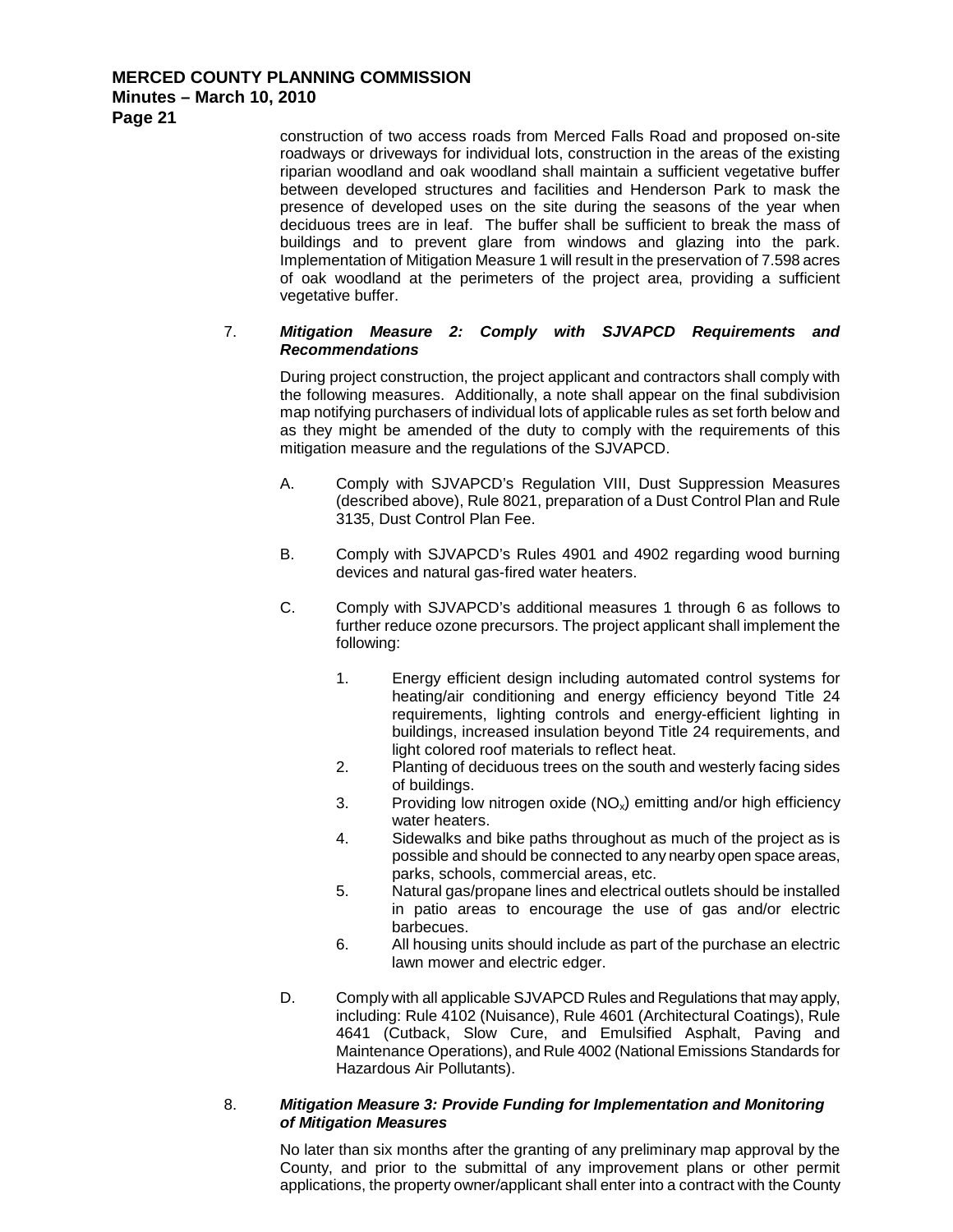that provides for the establishment of a fund to pay for hiring a qualified consultant who shall be responsible for implementing or overseeing the implementation of (as necessary) all Biological Resource mitigations required by this Mitigated Negative Declaration. This contract shall also provide for payment of consultant costs for monitoring all biological resource mitigations where such monitoring does not fall within the identified responsibilities of other public agencies.

#### 9. *Mitigation Measure 4: Preservation of passive recreation area, ecological preserve and open space conservation area*

No clearing, grading, tree-cutting, brush-clearing or other modification of on-site habitats and biological resources shall occur until Mitigation Measures 3, 4, 5, 6, 7 and 8 are implemented in their entirety, except for any required future monitoring, which may be completed after implementation of required mitigation.

To protect riparian habitat, oak woodland, blue elderberry shrubs and associated sensitive biological resources within the project area:

- A. The applicant shall indicate buildable areas on the Final Subdivision Map, outside of which all future construction or grading shall be prohibited.
- B. The applicant shall permanently protect biological resources within the two preserve areas shown on Figure 5 (four-acre Ecological Preserve on the west, nine-acre Passive Recreation Area on the north) through dedication in fee of the two areas to a Homeowner's Association (HOA). In forming the Homeowner's Association, the applicant shall establish an endowment and annual maintenance fees sufficient to ensure permanent management of the two preserve areas, including annual monitoring by a professional biologist (further described in Mitigation Measure 5). Alternately, the applicant may deed the areas to a conservation organization or public entity, or through another mechanism acceptable to Merced County, that would result in permanent conservation and maintenance of the three areas. Within the preserved areas, all development or habitat modification, including changes in site hydrology through the creation of grassy areas, landscaping irrigation or the introduction of invasive/weed species (unless approved by CDFG and USFWS), shall be prohibited.
- C. The applicant shall establish open space conservation easements in favor of the HOA within all affected lots on the Final Subdivision Map as indicated in Figure 5 (Lots 1, 5, 6, 7, 8, 9, 10, 25, 26, 27, 29, 30, 31, 32, 33 and 36).
- D. The applicant shall protect sensitive biological resources within the passive recreation area, ecological preserve area, and open space conservation area during mass site grading and road and underground utility construction through installation of construction fencing along all preservation area or conservation area boundaries. Specific protections described in Mitigation Measure 5, 6, 7, and 8 must be followed to protect sensitive species.
- E. The applicant shall establish Conditions, Covenants and Restrictions (CCR) applicable to the single-family residential lots, and enforceable by the Homeowner's Association, that ban construction or grading within the open space conservation easements. The CCRs shall include the following protocol: *Homeowner and/or their agent shall not perform any grading or construction outside of buildable areas as indicated on the Final Subdivision Map*. No individual building permit will be granted by Merced County without Homeowner's Association review and approval of all proposed clearing and construction on individual lots. These CCRs and Homeowner's Association by laws shall be either placed on the face of the final map or recorded with the title of each lot.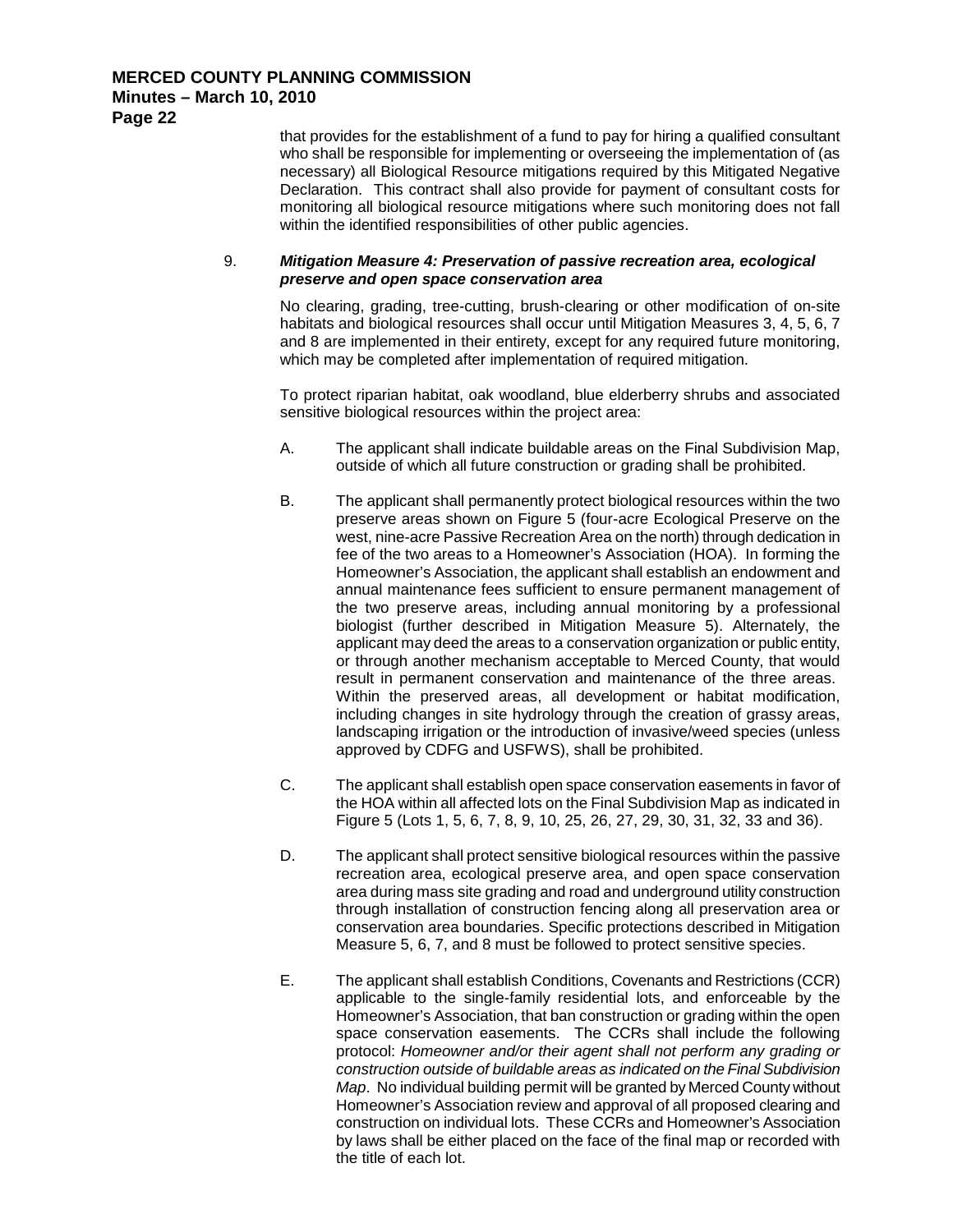#### 10. *Mitigation Measure 5: VELB protection*

Avoid and minimize impacts to potential VELB habitat in blue elderberry shrubs through preservation, protection and enhancement.

- A. The applicant shall permanently protect blue elderberry shrubs within the two preserve areas shown on Figure 5 (four-acre Ecological Preserve and nine-acre Passive Recreation Area), as described in Mitigation Measure 4, through dedication in fee of the two areas to a Homeowner's Association (HOA). In forming the Homeowner's Association, the applicant shall establish an endowment and annual maintenance fees sufficient to ensure permanent management of the two preserve areas, including annual monitoring by a professional biologist pursuant to measures c-vii, d-v, d-vi, and d-vii below.
- B. Alternately, the applicant may deed the areas to a conservation organization or public entity, or through another mechanism acceptable to Merced County, that would result in permanent conservation and maintenance of the two areas. Within the preserved areas, all development or habitat modification, including changes in site hydrology through the creation of grassy areas, landscaping irrigation or the introduction of invasive/weed species (unless approved by CDFG and USFWS), shall be prohibited.
- C. During mass site grading and road and underground utility construction, all elderberry shrubs within the project area, but outside of the permanent preserves identified above, shall be preserved and protected through incorporating no-disturbance construction setbacks and regular monitoring in accordance with USFWS guidance. Specifically, the project must maintain non-disturbance buffers of at least 30 feet from any retained shrub to avoid habitat take, including the following protocols:
	- 1. All blue elderberry shrubs within the project site, and a 30-foot buffer line around them, shall be shown on grading and vegetation clearance plans.
	- 2. To avoid incidental take of habitat, all existing elderberry shrubs within the project site shall be flagged and enclosed by fences at least 30 feet from the canopy dripline (or other distance determined by the USFWS) during construction activities.
	- 3. Contractors shall be briefed on the legal requirement to avoid damaging the elderberry plants and the criminal penalties for not complying with these requirements.
	- 4. Work crews will be instructed about the status of the VELB and the need to protect its elderberry host plant.
	- 5. Signs shall be erected every 50 feet along the edge of all blue elderberry conservation areas, with information pertaining to the sensitivity of, listed status of, and penalties involved with damage to the plants. Signs shall include the following information: "*This area is habitat of the valley elderberry longhorn beetle, a threatened species, and must not be disturbed. This species is protected by the Endangered Species Act of 1973, as amended. Violators are subject to prosecution, fines and imprisonment*." The signs shall be clearly readable from a distance of 30 feet, and shall be maintained for the duration of construction.
	- 6. A penalty fee of \$10,000 shall be included in the construction specifications for each act of damage to a blue elderberry shrub within a conservation area. The penalty fee shall be submitted to the HOA to be used solely for restoration and/or mitigation of the damaged area. Any penalties or requirements imposed by the USFWS and/or CDFG shall be the responsibility of the applicant or its contractor.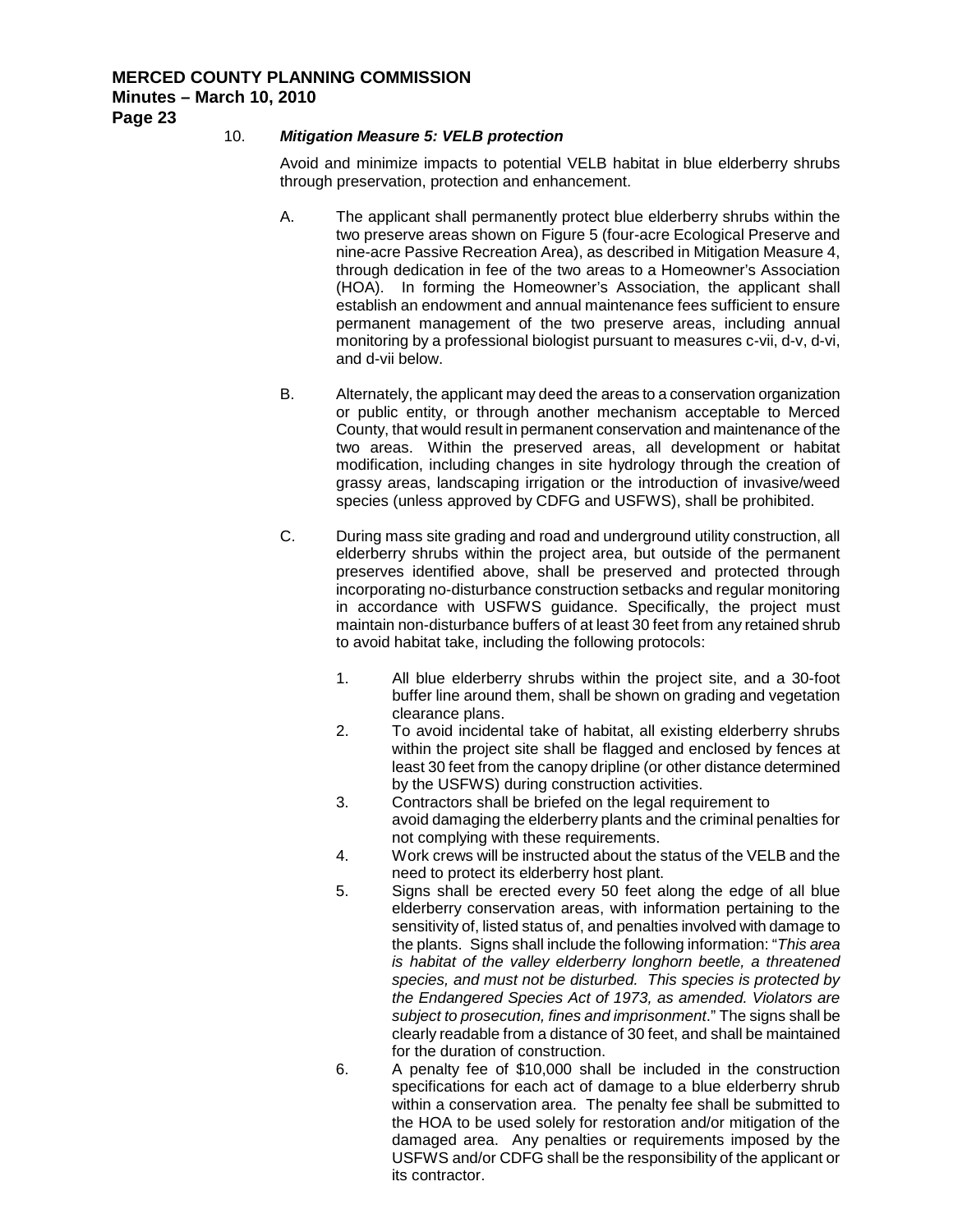- 7. During periods of mass site grading and active roadway or underground utility construction, a qualified biologist shall regularly visit the construction site (at least weekly during active construction periods) to ensure that the elderberry shrubs are not being impacted.
- D. Blue elderberry shrubs within individual lots shall be permanently protected through the following conservation measures, in addition to those described in Mitigation Measure 4:
	- 1. Locations of existing blue elderberry within Lots 1, 5, 6, 8, 25, 26, 27, 29, 30, 31, 32, 33 and 36, and the 30-foot buffer conservation area/deed restriction shall be clearly marked on individual lot maps. All grading or construction shall be prohibited within open space conservation easement areas.
	- 2. Blue elderberry conservation easements (including the shrub and a 30 foot buffer) shall be permanently fenced (e.g. low profile stakes and natural material rope) and marked with a sign providing information pertaining to the sensitivity of, listed status of, and penalties involved with damage to the plants. Signs shall include the following information: "*This area is habitat of the valley elderberry longhorn beetle, a threatened species, and must not be disturbed. This species is protected by the Endangered Species Act of 1973, as amended. Violators are subject to prosecution, fines and imprisonment*. " The signs shall be clearly readable from a distance of 30 feet, and shall be permanently maintained;
	- 3. A penalty fee of \$10,000 shall be included in the construction specifications for each act of damage to a protected plant, tree, and/or habitat. The penalty fee shall be submitted to the HOA to be used solely for restoration and/or mitigation of the damaged area. Any penalties or requirements imposed by the USFWS and/or CDFG shall be the responsibility of the homeowner or their contractor.
	- 4. The applicant shall establish Conditions, Covenants and Restrictions (CCR) applicable to the single-family residential lots, and enforceable by the Homeowner's Association, that ban construction or grading within the open space conservation easements. The CCRs shall require homeowners of lots that include blue elderberry shrubs (Lots 7, 8, 25, 26, 27, 30, 31, 32, and 36) to permanently abide by a prohibition on the clearing and construction (according to setbacks as directed by the USFWS) within 30 feet of any blue elderberry shrub. The CCRs will include the following protocols:
		- a. Homeowner and/or their agent shall not perform any grading or construction outside of buildable areas as indicated on the Final Subdivision Map.
		- b. Homeowner and/or their agent shall avoid disturbing roots within the blue root protection zone (30 feet from the shrub).
		- c. Homeowner and/or their agent shall avoid filling, trenching or paving within the root protection zone.
		- d. Should any of the events listed above as (1)-(3) occur, homeowner or their agent shall be responsible for restoring the damaged area to its state prior to the initiation of construction or grading.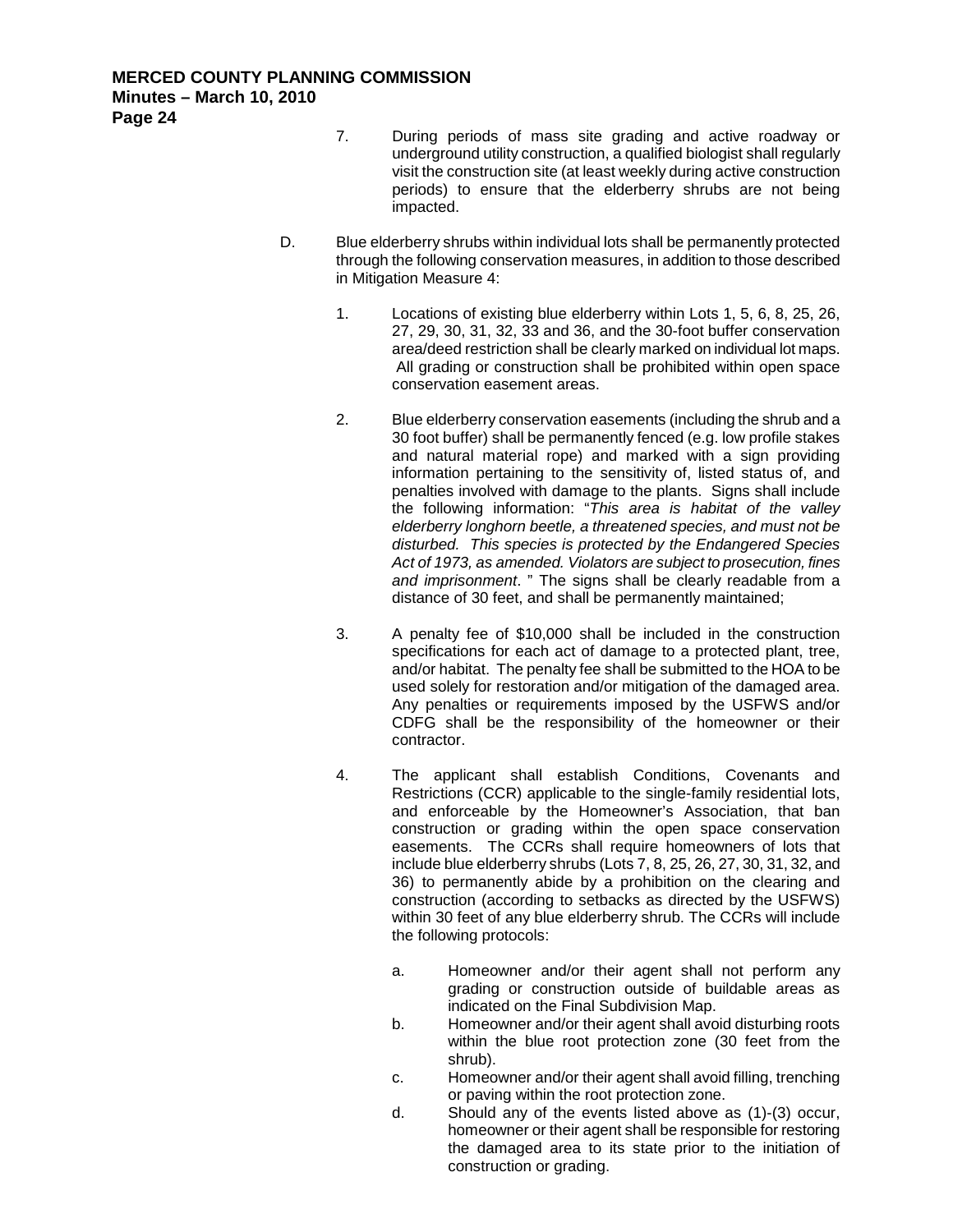- e. Homeowner and/or their agent shall notify the USFWS in the event that a blue elderberry shrub is damaged. If shrubs must be removed, the homeowner will be responsible for the cost of replacing the shrub according to USFWS protocol (see conservation measure e below).
- 5. A certified biologist shall be present on-site at the initiation of single family residence construction within Lots 7, 8, 25, 26, 27, 30, 31, 32, and 36 to ensure that builders and crew have been adequately instructed to avoid disturbance within blue elderberry conservation areas and that blue elderberry shrubs have been flagged and enclosed by fences at least 30 feet from the canopy dripline (or other distance determined by the USFWS) during construction activities;
- 6. After major construction and landscaping is completed within Lots 7, 8, 25, 26, 27, 30, 31, 32, and 36 and prior to issuance of a final occupancy permit by Merced County, a certified biologist shall visit the site to confirm that blue elderberry shrubs have not been degraded, damaged or removed.
- 7. For 10 years after construction of the first residence within the subdivision is completed (as indicated by issuance of a certificate of occupancy by Merced County), a certified biologist shall annually monitor protection of blue elderberry shrubs within the project area (including single family residential lots). Every annual visit will include a survey of the number of shrubs and a count of the number of basal stems with a diameter of one inch or greater by size class, as well as visual inspections of all such stems for VELB and/or VELB exit holes.
- 8. A written report, presenting and analyzing the data from the project monitoring, will be prepared by a qualified biologist for each year of monitoring efforts. Copies of the report will be submitted by December 31 of that year to the USFWS and the CDFG. The report will address the status and progress of the blue elderberry shrubs, as well as any failings of the conservation plan and the steps taken to correct them. Any observations of VELB or fresh exit holes will be noted. Copies of original field notes, raw data, photographs and maps of the conservation area will be included with the report. The elderberry survival rates, conditions, and sizes of the plants will be analyzed and presented in the report. Observed and likely future threats will be addressed along with suggested remedies and preventative measures. A copy of each annual report shall be submitted to Merced County concurrently with its submission to USFWS and CDFG.
- E. The Federal Endangered Species Act (as managed through the USFWS) requires transplanting or replacing of elderberry shrubs for any direct or indirect impacts to shrubs with stems greater than one (1) inch before removal of any existing elderberry shrubs. If approved by the USFWS, prior to any further site disturbance or grading, or recordation of any Final Subdivision Map, any blue elderberry shrubs on the project site that will be impacted shall be transplanted to compatible sites with compatible habitat within the proposed preserves adjacent to the site. This preserve provides optimal conditions for elderberry shrubs, as evidenced by the thriving extant populations in the proposed preserve. In order to minimize the potential adverse effects of relocation, transplanting shall be completed during the winter season, while the elderberries remain in their dormant phase.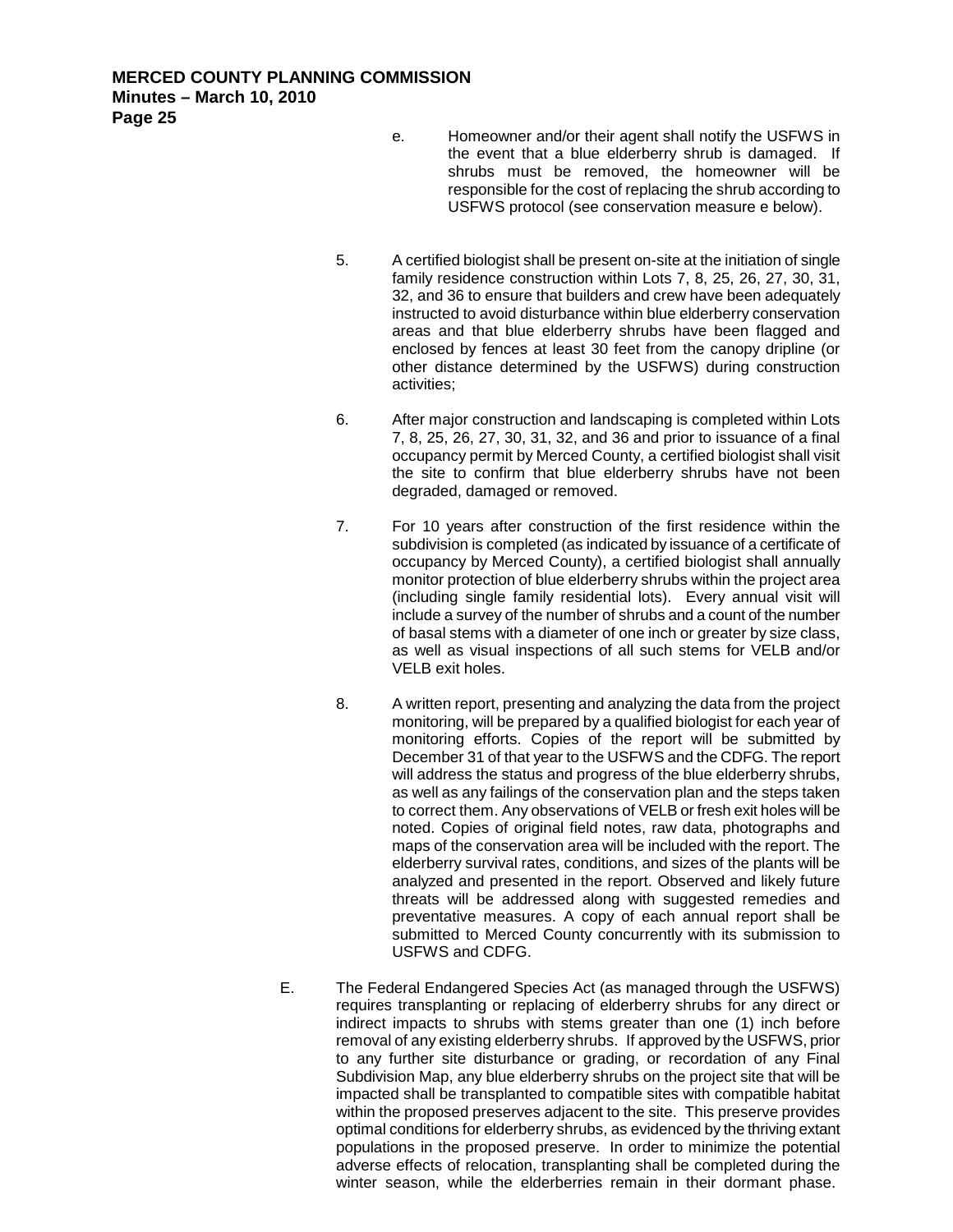Transplanting efforts shall be completed well in advance of any construction activities on the project site, and shall be overseen by a qualified biologist to ensure that proper procedures are followed. The applicant shall implement any additional mitigation identified by the USFWS.

F. Construction and operation of the off-site stormwater detention system and any mitigation planting or transplanting undertaken by the project applicant or successor-in-interest shall avoid all existing blue elderberry shrubs, including a minimum 30-foot buffer area around each shrub or as otherwise approved by the USFWS.

#### 11. *Mitigation Measure 6: Swainson's hawk and other raptor protection*

Avoid and minimize impacts to Swainson's hawk, through preservation, protection and enhancement.

- A. Construction Scheduling. Any trees that need to be removed to facilitate future development shall be felled outside of the local avian nesting season (February 1 through August 31). If trees are to be felled within these dates, the applicant shall arrange for pre-construction nest surveys to be conducted by a qualified biologist no more than 30 days prior to the initiation of proposed development activities. A copy of the raptor nest survey report shall be provided to the County. If surveys identify nest-building activity or an active nest near the proposed development, the applicant shall initiate consultation with the Department of Fish and Game to obtain recommendations on avoiding impacts to nesting birds while the nest is occupied. Generally, buffers are erected around active raptor nests until the young have fledged or the nest is abandoned. Buffers range between 50 and 500 feet, depending on the species, and are determined through consultation with the CDFG.
- B. Foraging habitat compensation. The project applicant shall implement one of the following options to mitigate for the loss of ~20 acres of low-moderate quality Swainson's hawk foraging habitat on the project site:
- 1. Prior to the initiation grading activities, purchase conservation easements and/or fee title acquisition of suitable foraging habitat (within 10 miles of a Swainson's hawk nest tree) at a 0.75:1 ratio (e.g. 15 acres for 20 acres impacted), as well as establishment of an associated management endowment to fund management of these lands in perpetuity.

OR

2. Prior to grading activities, place 15 acres of suitable agricultural land within 10 miles of the nearest Swainson's hawk nest tree into an agricultural easement managed by CDFG for Swainson's hawk foraging. Suitable agricultural easements would include areas limited to production of crops such as alfalfa, dry land and irrigated pasture, and cereal grain crops. Certain low growing row or field crops are appropriate as well. Vineyards, orchards, cotton fields and other dense vegetation do not provide adequate foraging habitat.

#### 12. *Mitigation Measure 7: Oak woodland preservation*

Avoid and minimize impacts to oak woodlands, through preservation, protection and enhancement. The amount of oak woodland scheduled to be removed as part of this project requires mitigation in compliance with Public Resources Code §21083.4 (SB 1334). The project applicant shall implement all measures described in the Biological Resources Mitigation and Monitoring Plan (Vollmar 2009) (attached as Appendix A, of this MMP). The Biological Resources Mitigation and Monitoring plan includes, but is not limited to the following requirements: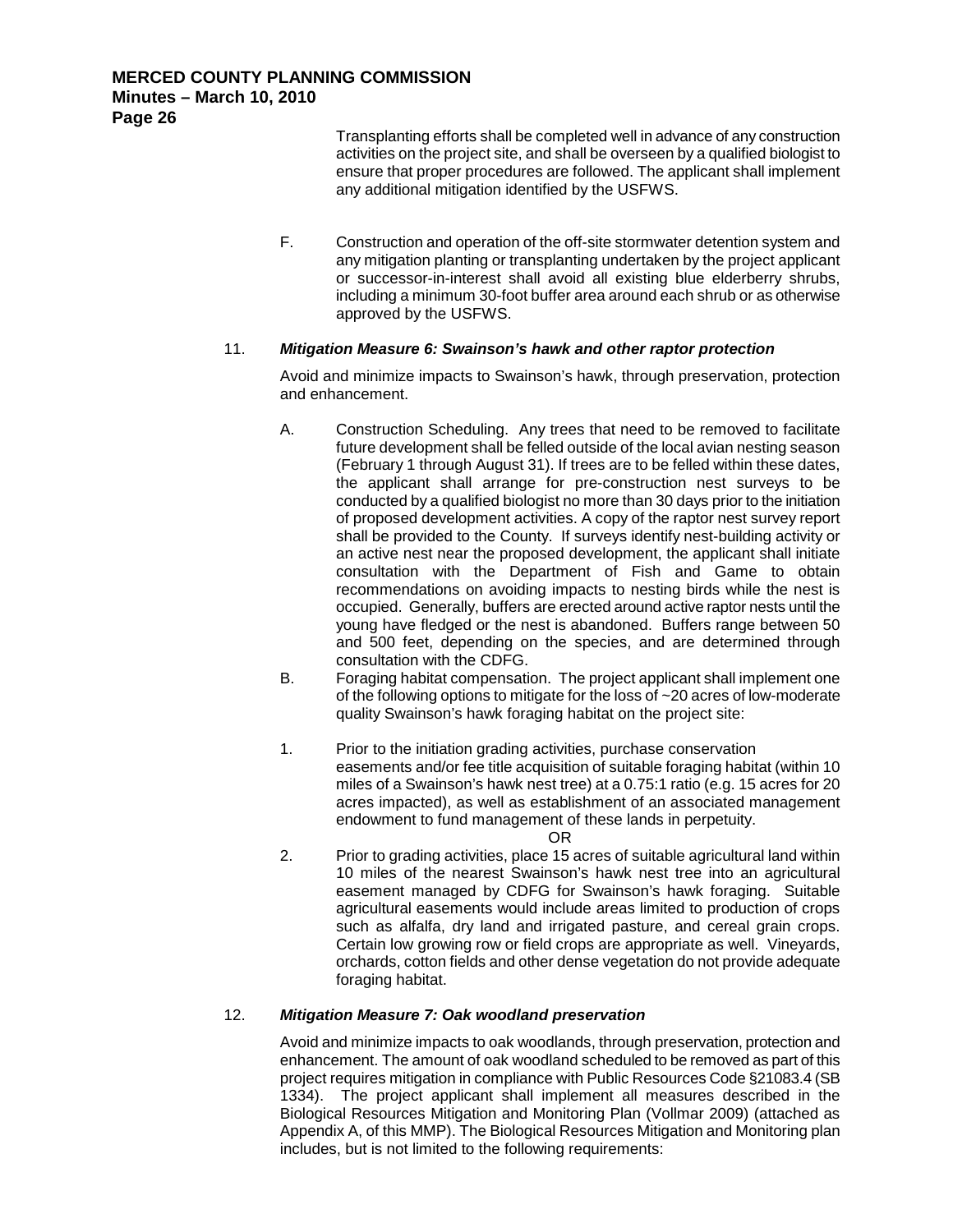- A. During construction, the 179 oak trees and their root protection zone (150% circumference of the dripline) within the portion of the project site to be developed, and within the conservation/deed restriction area, shall be protected from disturbance with flagging and hay bales along the root protection zone.
- B. Compensation plantings at a ratio of 3:1 shall be required for all Oak trees to be removed as a result of project implementation that are five inches in dbh or greater existing at the date of project approval, or having existed on the site in the period from January 1, 2003 to project approval. The replacement trees must have a guaranteed survival rate of 70 percent at the end of seven years. Additional plantings at a ratio to 3:1 shall be made if, at the end of seven years, the survival rate is less than 70 percent; such additional plantings shall be monitored for a subsequent seven year period. Compensation plantings shall be implemented for the 45 impacted valley oaks. Diameter at Breast Height (dbh) measurements (measured at approximately 4.5-feet above the ground) for the 45 impacted oaks aggregate to a total of 504 inches.
- C. The remaining 177 trees on the project site shall be preserved within open space conservation areas (deed restrictions) to prohibit their cutting or interference, along with 138 valley oaks within the two proposed preserves, for a sum total diameter of 4,544 inches. Further, the 138 oaks within the two preserves shall provide 13 acres of undisturbed, natural oak woodland habitat.
- D. The applicant shall establish Conditions, Covenants and Restrictions (CCR), enforceable by the Homeowner's Association, applicable to the single-family residential lots that will require future homeowners to comply with standard oak tree care practices including (but not limited to):
	- 1. Avoid disturbing roots within the tree's root protection zone (150% dripline circumference, up to 90 feet from the trunk for a mature tree)
	- 2. Avoid filling, trenching or paving within the root protection zone
	- 3. Provide enclosures for seedlings and saplings to prevent damage from herbivores or domestic livestock
	- 4. Employ the services of a certified arborist for pruning or supplemental maintenance such as thinning a crowded stand or tree replacement
	- 5. Avoid overwatering oak trees by planting only drought-tolerant plants that require no summer water around old established oaks, and no closer than 6 feet from the base of the tree.
- E. It is presumed that the existing thriving population of preserve oaks will remain healthy. Nonetheless, the overall health and long-term viability of each oak within the two preserves shall be monitored visually at least once a year for a period of 7 years by a qualified biologist.

### 13. *Mitigation Measure 8: Wetland impact compensation*

In accordance with project Mitigation and Monitoring Plan (Vollmar 2006), the project applicant shall compensate for a total of 0.423 acres of wetland loss with the creation of two on-site wetlands totaling 0.899 acres in the preserve areas. As a condition of project approval, prior to any site grading or construction involving fills, road crossings, utility crossings or other direct impacts to Waters of the U.S, the project applicant shall obtain all necessary wetland permits and/or certification from the USACE, CDFG, and Regional Water Quality Control Board (RWQCB). The Biological Resources Mitigation and Monitoring Plan (Vollmar 2009) includes an onsite wetlands compensation construction plan and monitoring plan. Both created wetlands will be constructed to sustain seasonal inundation and perennial sub-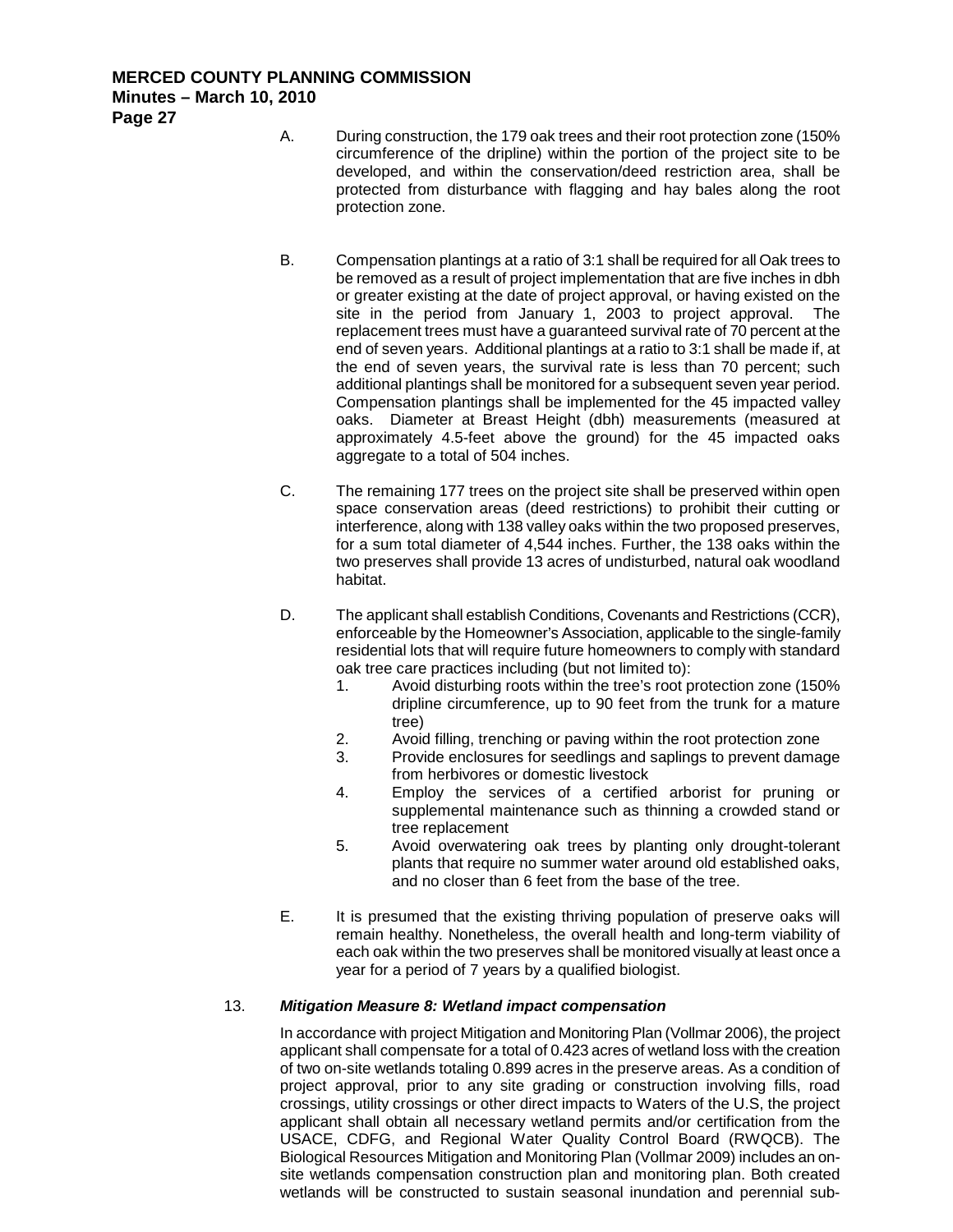**Page 28**

surface saturation. A proposed 0.432-acre wetland (CW-1) would be created in an area currently covered by tailings in the northeastern corner of the nine-acre proposed passive recreation preserve just north of the project site impact area. A proposed 0.467-acre created wetland (CW-2) will be constructed in an area covered by tailings in the northern section of the proposed four-acre ecological preserve. CW-2 would effectively extend an existing narrow wetland situated just north of the proposed limit of grading for the wetland. It is anticipated that the created wetlands will match, if not exceed, the habitat quality of the existing wetlands among the project site tailings. As indicated, typical species inhabiting the existing wetlands include tall nutsedge, rushes, and pale-spike rush, as well as overstory cottonwoods and willows. Excavating new wetland pools to a depth comparable to existing wetlands (typically one foot in depth) will provide suitable hydrology conducive to natural colonization by these native species. Criteria and timetables for evaluating the incremental success of the created wetlands are outlined in the Mitigation and Monitoring Plan (Vollmar 2006). The plan includes measures to insure that on-site un-impacted wetlands and created wetlands will remain inundated or saturated for sufficient duration to support hydrophytic vegetation. Additionally, project designs provide a drainage system (consistent with Mitigation Measures in the Hydrology section of this Initial Study) to prevent surface stormwater or landscaping irrigation runoff from flowing into on-site wetlands in preserve zones, or other nearby wetlands areas, unless adequately filtered by new wetlands or grasslands.

The Sacramento District Corps of Engineers will be provided with an annual report within sixty days of the completion of vegetation sampling for years one, two, three and five. These reports will present the results of the current year's data and discuss the program's progress toward achieving mitigation success. Both COE and USFWS will be notified in writing once it has been determined by the project's wetland monitor that the success criteria for the project have been met, as outlined below. USACE authorization for fill must be secured, and the appropriate wetlands mitigation plan must be approved by Merced County and the USACE prior to issuance of construction permits or recordation of parcel or subdivision maps. The wetlands mitigation plan must also be submitted to the Merced County Planning & Community Development Department for review and approval. Compensation wetlands must meet the following success criteria, as well as any additional criteria identified by the USACE, CDFG and/or the RWQCB:

- Compensation wetlands will remain inundated or saturated for sufficient duration to support hydrophytic vegetation.
- Compensation wetlands will exhibit biotic communities comparable to impacted wetlands.
- Project designs must provide a drainage system to prevent surface stormwater or landscaping irrigation runoff from flowing into compensation wetlands, or other nearby wetlands areas, unless adequately filtered by new wetlands or grasslands.
- Compensation wetlands will be monitored each year for five years, and a report of monitoring results will be submitted to the USACE and Merced County Planning & Community Development Department for review.
- Mitigation plans shall include provisions for reevaluation, in the event that mitigation success criteria are not met within specified time frames.

### 14. *Mitigation Measure 9: Storm Water Pollution Prevention Plan*

Construction activities disturbing one or more acres are required by the State Water Resources Control Board (SWRCB) to obtain a General Construction Activity Stormwater Permit and a National Discharge Elimination System (NPDES) permit. Prior to the initiation of grading, the project applicant shall prepare and implement a Storm Water Pollution Prevention Plan (SWPPP) designed to reduce potential impacts to water quality during construction of the project. As required by regulations implementing the Construction Stormwater Permit, the SWPPP shall include: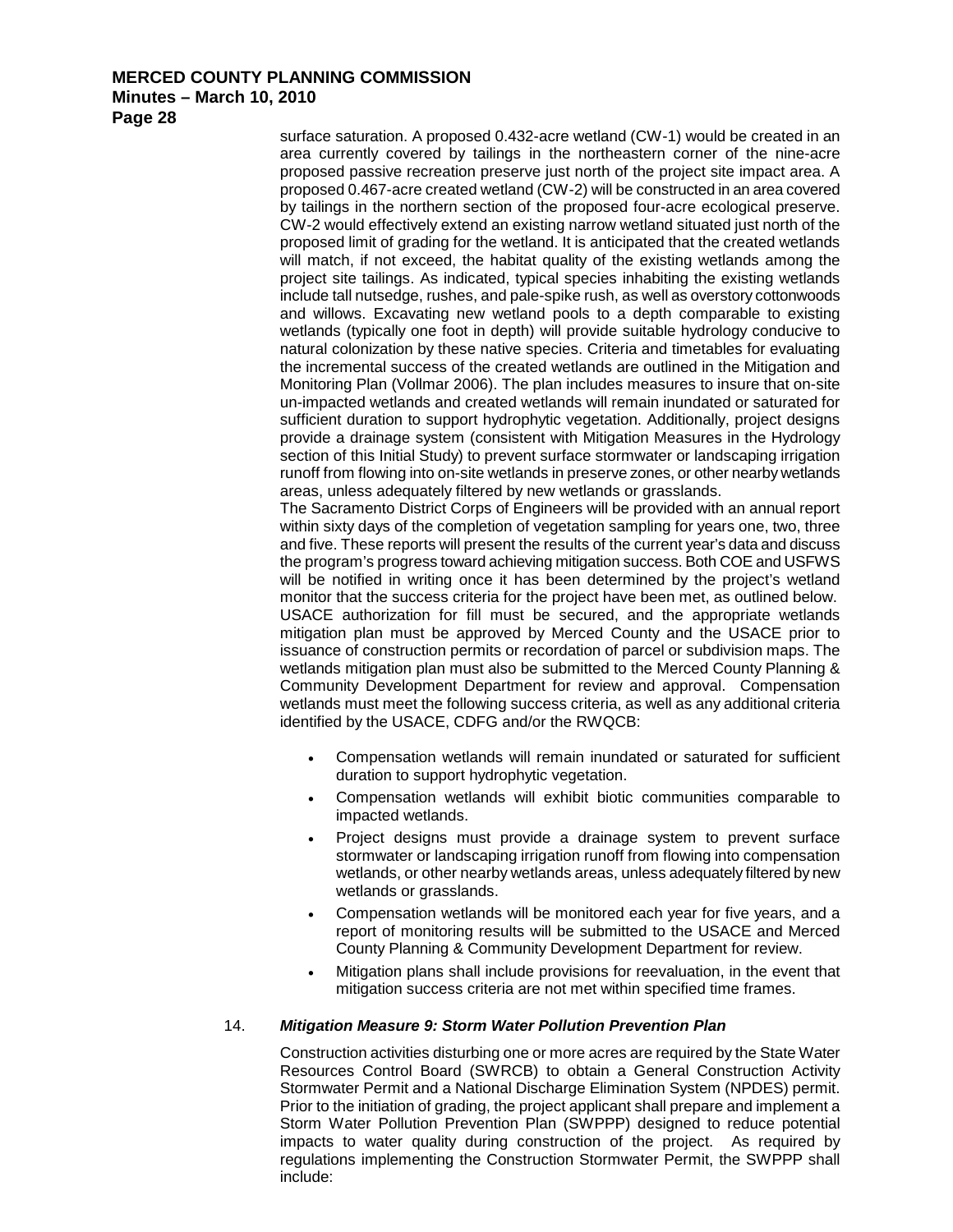- Specific and detailed Best Management Practices (BMP) to mitigate construction related pollutants, including sediments. These controls would include practices to minimize the contact of construction materials, equipment, and maintenance supplies (e.g., fuels, lubricant, paints, solvents, and adhesives) with stormwater. The SWPPP would specify properly designed centralized storage areas that keep these materials out of the rain and/or protected from the wind.
- Dust control BMPs for the stabilization of exposed surfaces and to minimize activities that suspend or track dust particles. For heavily traveled and disturbed areas, wet suppression (watering), chemical dust suppression, gravel or asphalt surfacing, temporary gravel construction entrances, equipment wash-out areas, and haul truck covers can be employed as dust control applications. Permanent or temporary vegetation and mulching, and sand fences can be employed to prevent sediment-laden stormwater from reaching receiving waters, or to force stormwater to drop their sediment load on-site.
- The SWPPP is required to specify a monitoring program to be implemented by the construction site supervisor. SWRCB personnel, who may make unannounced site inspections, are empowered to levy appropriate fines if it is determined that the SWPPP has not been properly prepared and implemented.

### 15. *Mitigation Measure 10: Fire breaks and fire setbacks*

- A. The project shall comply at all times with the requirements set forth in §51182 of the Government Code and §4291 of the Public Resources Code regarding minimum standards for on-site firebreaks, vegetation management, and structure design and maintenance. For lots with 1-acre or greater buildable area, these requirements include:
	- 1. Creation of a minimum 30-foot wide firebreak around the perimeter or each dwelling unit and commercial structure cleared of all flammable vegetation or other combustible growth. Landscaping may be developed within this area if it does not form a means of rapidly transmitting fire from the native growth to any dwelling or structure.
	- 2. Creation of a secondary firebreak from the outside of the 30-foot area described above to 100 feet in which all brush, flammable vegetation, or combustible growth is removed. Grass and other vegetation located more than 30 feet from the dwelling or structure and less than 18 inches in height above the ground may be maintained where necessary to stabilize the soil and prevent erosion. This will not affect requirements for preservation of oaks and elderberry bushes because these preserved resources are not within lots with 1-acre or grater buildable area.
	- 3. Removal of that portion of any tree that extends within 10 feet of the outlet of any chimney or stovepipe.
	- 4. Any tree located adjacent to, or overhanging, a building should be kept free of dead and dying wood.
	- 5. Maintaining the roof of any structure free of leaves, needles, or other dead vegetative growth.
	- 6. Providing and maintaining at all times a screen over the outlet of every chimney or stovepipe that is attached to any fireplace or stove.
	- 7. Obtaining a certification from the local building official that the dwelling or structure, as proposed to be built, complies with all applicable state and local building standards.
- <span id="page-28-0"></span>B. Prior to approval of building plans for each individual structure, a Defensible Space[1](#page-28-0) Plan shall be prepared and submitted for review and approval by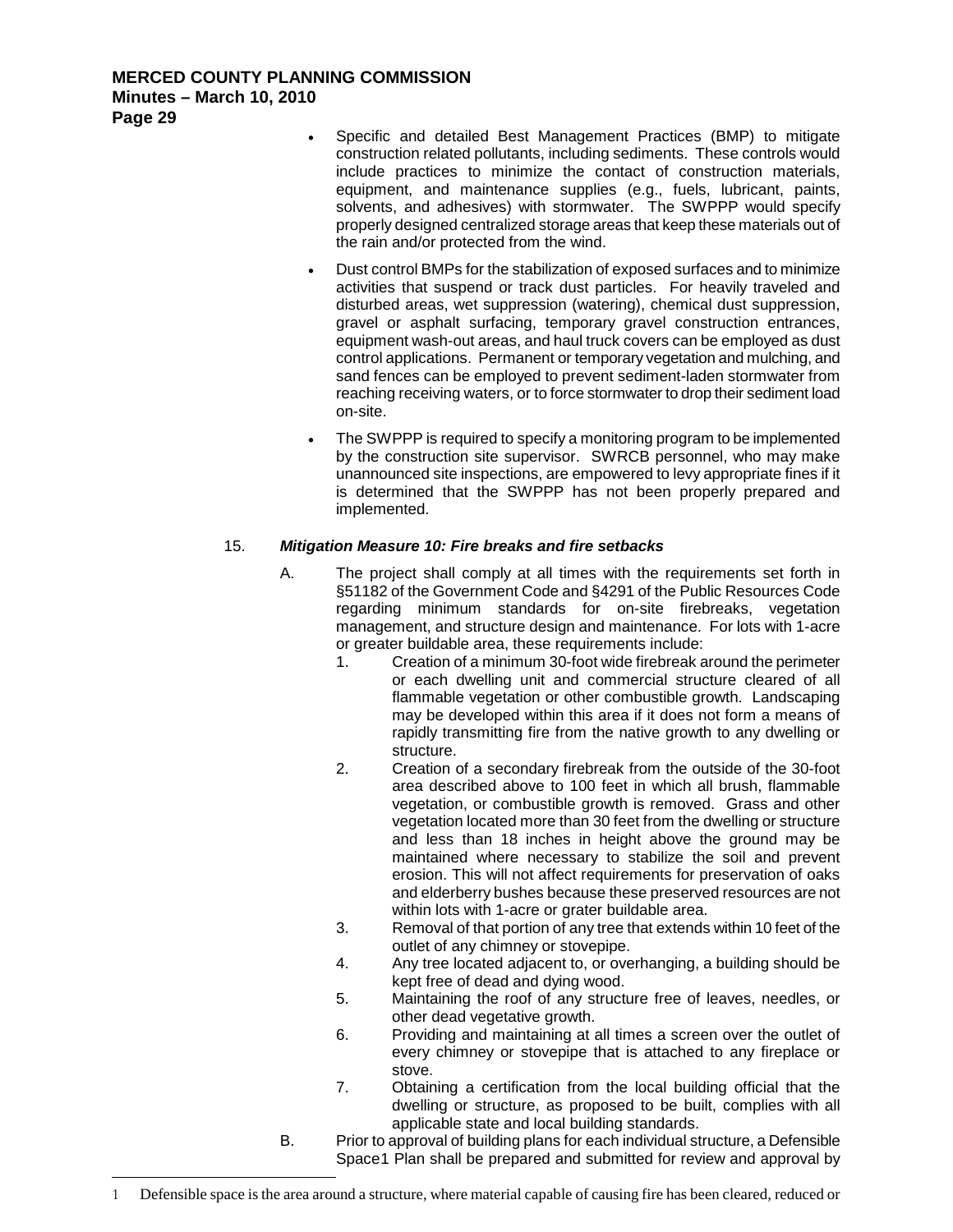the Merced County Fire Department. The Defensible Space Plan shall demonstrate that all material surrounding structures capable of furthering the spread of fire has been cleared, reduced, or modified to act as a barrier between an advancing fire and the structure, and that the Plan complies with the state requirements set forth in SB 1369.

#### 16. *Mitigation Measure 11: Comply with Merced County Storm Water Detention Requirements*

Pursuant to Merced County Code §17.20.050.D1.g and t, the applicant shall ensure that the capacity of the proposed stormwater detention is adequate to accommodate stormwater flows from the proposed project. The project applicant shall revise the design of the storm detention basin to be constructed consistent with Merced County requirements, therefore accommodating a 25-year storm event. The created wetland shall be constructed and managed as a water quality improvement feature to protect groundwater from the adverse effects of urban runoff.

#### 17. *Mitigation Measure 12: Comply with County NPDES BMP Requirements*

The project applicant and all successors in interest shall protect the Merced River from any potential contamination generated on the site that could flow by surface or subsurface to the Merced River by implementing Best Management Practices as required by the Merced County Public Works Department pursuant to the County's NPDES permit, and any such additional measures as may be required by the Regional Water Quality Control Board.

Prior to issuance of grading or building permits, the project applicant shall be required to submit plans of the proposed detention and wetland treatment facilities to the Merced County Public Works Department for review and approval. Plans at a minimum shall include detention basin location, size, inlet and outlet details, and specified lining and construction materials. This will allow for engineering review of the designs to ensure that polluted water is sufficiently detained and treated without impacting groundwater quality.

#### 18. *Mitigation Measure 13: Extend sewer main*

Prior to the recordation of any Final Subdivision Map, the project applicant or any successor in interest shall extend the sewer main either within Merced Falls Road or within a utility easement to serve Lots 11 through 33, or provide surety in a form acceptable to the County for installation of the sewer main. The sewer main shall be installed prior to the issuance of any building permits for individual residences.

#### 19. *Mitigation Measure 14: Comply with local and state requirements*

The property owner/applicant shall comply with Merced County Public Works and Caltrans requirements as set forth as conditions 1-12 below.

The following specific measures would be required to meet County Roads Division requirements:

- 1. Satisfy Improvement Level 1 requirements as set forth in Chapter 16.08 of the Merced County Code which generally includes dedication of right of way and public utilities easements, roadway construction and installation of matching pavement along existing roadways, street lighting, storm drainage system and underground or relocated utilities and irrigation facilities.
- 2. Release and relinquish all abutter's rights of access to and from the entire Merced Falls Road frontage of Lots as designated by Merced County Department of Public Works.
- 3. The owner shall dedicate on the final map 15 feet of road right of way, for a total road right of way width of 80 feet, and a 10-foot wide public utility easement along the La Grange Road frontage of the property.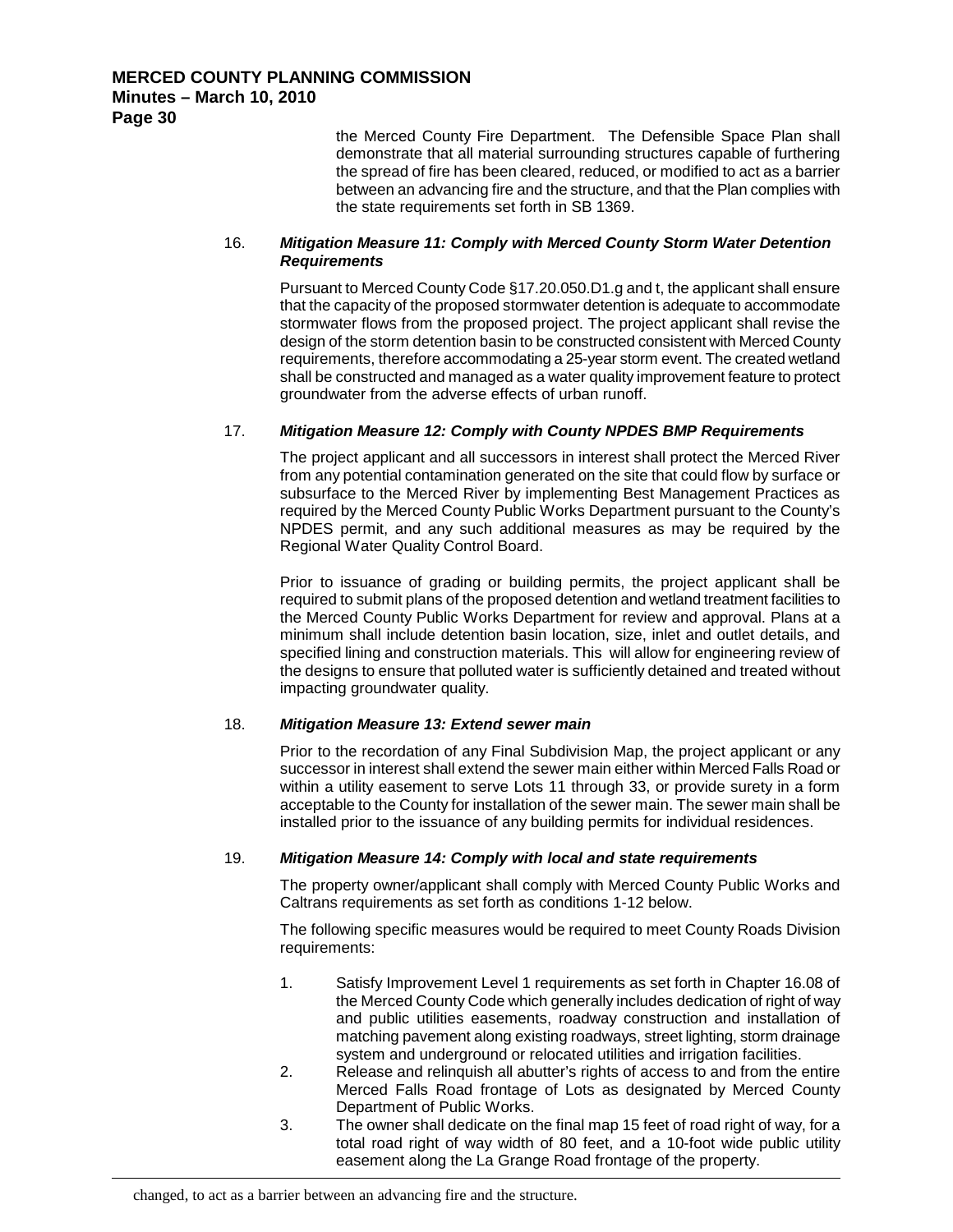4. The owner shall dedicate on the final map 20 feet of road right-of-way along the Merced Falls Road frontage of the property to provide a total road right of way width of 80 feet. A 10-foot wide public utility easement shall be dedicated along all public road rights of way.

- 5. The minimum easement width for sewer or storm drain pipelines located outside of the road right of way shall be 15 feet.
- 6. The internal streets shall be designated as a Court and named to the satisfaction of the Department of Public Works and Fire Department. The internal streets shall be designed and constructed per Drawings ST-06B and ST-10 of the Merced County Department of Public Works Improvement Standards and Specifications.
- 7. The proposed internal rights of way to provide access to the internal lots shall be improved to Merced County Department of Public Works standards and named to the satisfaction of the Department of Public Works and Fire Department. A gated entry shall be placed if the road is to be privately maintained. Conditions, covenants, and restrictions shall be provided to address maintenance of a private road, gate, and landscaping as applicable.
- 8. The storm drainage basin(s) shall be delineated on the final map. The storm drainage system shall be designed pursuant to the Merced County Department of Public Works Storm Drainage Manual.
- 9. All lot grading shall be completed, all underground improvements shall be installed and aggregate base material on all new streets shall have been rough graded and compacted, prior to the issuance of any building permits. The developer shall enter into an agreement with Merced County Department of Public Works that no occupancy shall take place until such time as all improvements are completed.
- 10. The Developer/Applicant shall provide centerline striping for those new roads which intersect the existing peripheral streets.
- 11. The Developer/Applicant is advised that he/she may be obligated to comply with Regulations for stormwater runoff issued by the EPA on November 16, 1990 (40 Code of Federal Regulations Parts 122, 123, and 124). For information and direction, contract the State Water Resources Control Board's Construction Activity Storm Water Hotline at (916) 341, 5537, email[: stormwater@swrcb.ca.gov,](mailto:stormwater@swrcb.ca.gov) or visit their website a[t www.swrcb.ca.gov.](http://www.swrcb.ca.gov/)
- 12. As part of the site improvement/preparation process required for recording a final map, the applicant shall construct a walking path on the north side of Merced Falls Road that runs from the southeast corner of proposed lot #25, as shown on Figure 5, Sensitive Biological Habitats, September 2009, westwards to the intersection of Merced Falls Road and La Grange Road. The applicant shall also provide for the installation of a street light at this intersection. The walking path shall be aligned to avoid additional impacts to oak trees on the project site beyond those outlined in the Mitigation and Monitoring Plan and detailed in Mitigation Measure 7. The exact alignment, dimensions, and surfacing of this walking path shall be approved by the Merced County Department of Public Works Road Division.

#### **VI. COMMISSION ACTION ITEM**

**A. ROSENBERG'S RULES OF ORDER** – Rules of Parliamentary procedure for the 21<sup>st</sup> Century by Dave Rosenberg. (Adopted by the Merced County Board of Supervisors on January 27, 2009).

**Recommendation** : The action requested is to:

1) Adopt the Rosenberg's Rules of Order.

County Counsel Marianne Greene says, the last issue the Planning Commission left with in regards to the Rosenberg Rules of Order was how we would handle abstentions, in terms of the vote count. She says she has consulted with her office and the Board of Supervisors does count abstentions as no votes which would be the present-only vote option. This was the one issue she was asked to examine by the Planning Commission. To be consistent with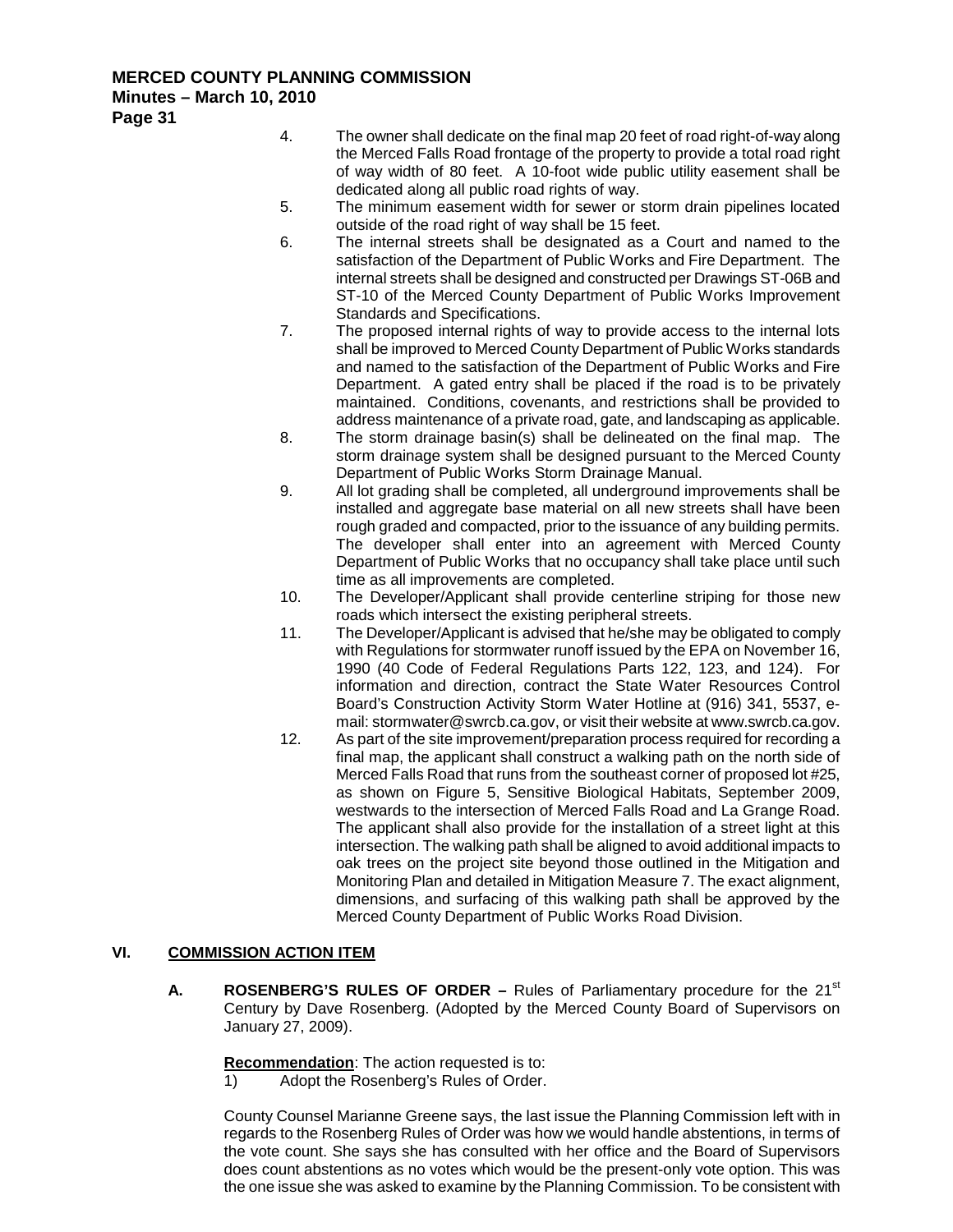**Page 32**

the Board of Supervisors, the Planning Commission would count abstention votes as no votes. She says she would like to address a prior agenda item for the benefit of all. In regard to the process and basic format of a meeting, it has been customary for the Planning Commission to deliberate as soon as the public hearing closes and then make a motion. Under the Rosenberg's Rules of Order, it would be a different procedure; the motion would be made first following the close of the public hearing and then the deliberation would occur. She says deliberation includes having people come up to answer questions. The public hearing portion is where the public essentially pushes information at the Planning Commission. When deliberating, the Commission is pulling information from the public. Under the Rosenberg's Rules of Order, a motion would come first, it would be seconded, and then there would be the deliberation, discussion and questions by the Commission followed by a vote. There was concern that if we make a motion before deliberation, it would influence the deliberation itself. When you go through the Rosenberg's Rules of Order, there are three basic motions. There will be a basic motion and then deliberating, but there is an option to make a motion to move to amend if a member of the Planning Commission wants to change the motion. As the Commission is deliberating and getting more information to help get everything clarified, they may decide to change the motion based on the information he or she is learning. She says there is a substitute motion which can be made if a member wants to completely do away with the basic motion that is before the body. They would move to substitute the motion. She says by having the motion read after the close of the public hearing, doesn't change the Planning Commission's ability to deliberate in any way. It will take some time to learn the Rosenberg's Rules of Order, but essentially, it provides everybody on the Commission with the same tool box with the same tools, and it creates a level playing field when it comes to the process in which the Planning Commission operates by. This is not only for this Commission, but for the Commission that follows this one as well as all future Commissions. It will create a predictable set of rules that are very clearly laid out. She says once the Planning Commission gets used to using them, it will become easier and easier. She knows that change is hard when you're used to doing things one way, but hopefully these tools will create a very positive set of procedures that everyone will be very clear on. Also, the Commission will be consistent with the Board of Supervisors and incidentally the County Counsel's office is directing that all Boards, Commissions, and the Municipal Advisory Council's (MAC) adopt the Rosenberg Rules of Order so the County is completely unified in the process that we follow.

Commissioner Lashbrook says that in other organizations she's been involved in, if you ask to amend or substitute a motion, it seems like you have to get permission from the person who made the motion originally. She asks if that's how it would be with these Rosenberg Rules of Order.

County Counsel Marianne Greene says no she would not have to get permission to make a motion to amend or to make a substitute motion.

Commissioner Lashbrook asks if the motion has to be voted on before making another motion.

County Counsel Marianne Greene states that there can be more than one motion on the table at once. They get resolved in the most logical order. She says if you look at the Rosenberg Rules of Order on page four in the Commission's back up materials; there can be up to three motions before the body at the same time. The Chair can reject a fourth motion until the Commission has resolved the other motions. When there are two or three motions on the floor at the same time, the vote should precede first on the last motion that is made. She says it is not easy to handle multiple motions, but it's something the Commission will get used to. We will all be learning together. This is for the higher good of the process of the body.

Chairman Tanner wants to clarify that the process will stay exactly the same as it has been except for the fact that now the Planning Commission will be making the motion first and then have a discussion instead of waiting until after the discussion to make the motion.

Commissioner Lashbrook asks if she will have a chance to ask staff technical questions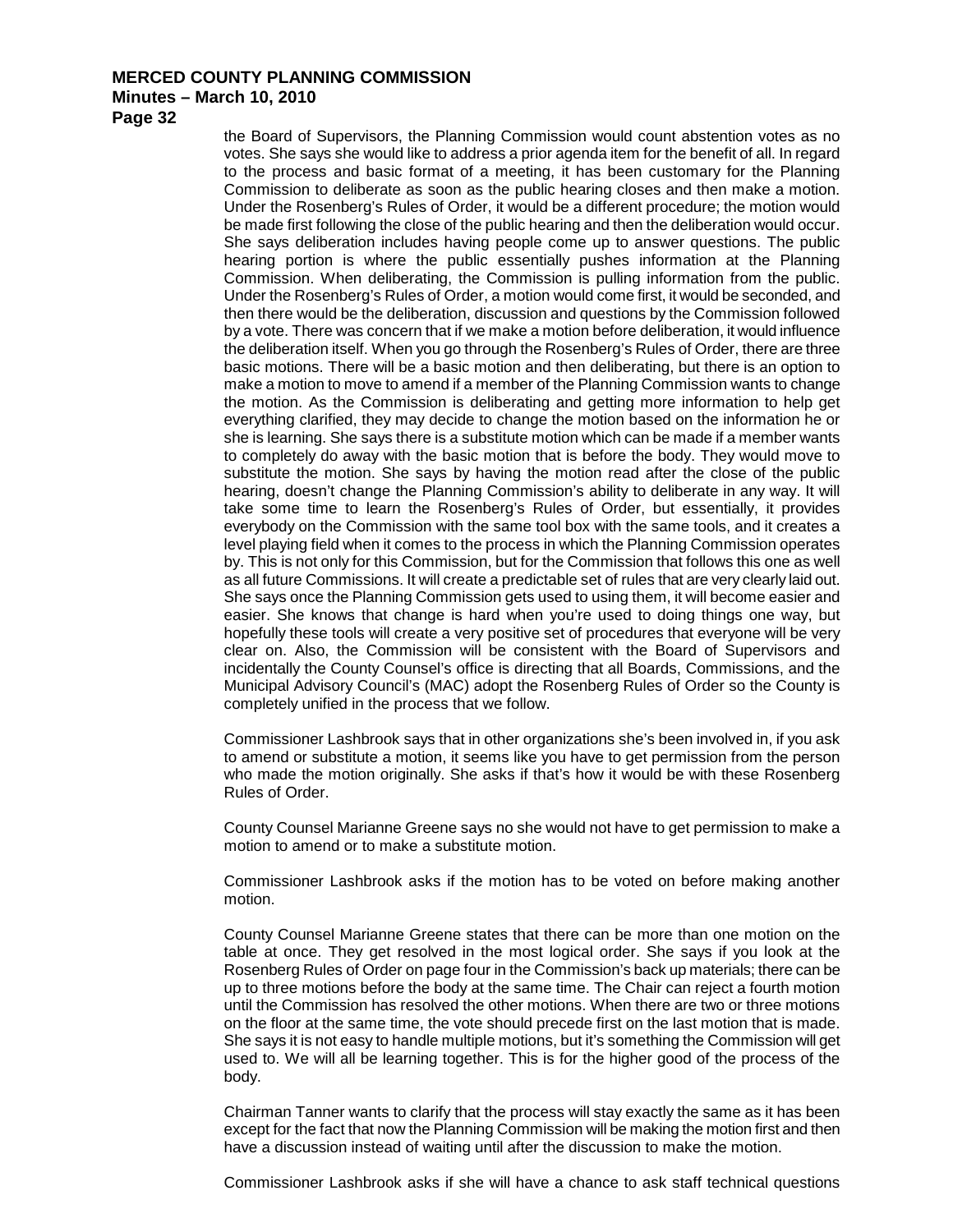**Page 33**

before the public hearing opens. She also wants to know if, once the public hearing is closed, whether the Planning Commission is allowed to ask questions of the public and applicant, or do they have to wait until after a motion is made.

Chairman Tanner says when a person comes up to speak during the public hearing, and the Commission can ask questions like we did today. He says that Mr. Gordon Gray was asked several questions while the public hearing was still open so he does not think it would be a problem.

County Counsel Marianne Greene says, normally the public gives their testimony, and then the Planning Commission waits until the hearing is closed before asking follow up questions. That is the way it actually has to be done. She says the Commissioners keep notes then call a specific person back up to answer all the questions you want after the public hearing closes and after the motion is made.

Commissioner Lashbrook says that after being on the Planning Commission for three years; sometimes members of the public can barely make it up to the podium to speak either because they have to hurry back to work or they are physically unable to stay. She says the meetings are held at the worst time for working people. To not be able to ask a person from the public a direct, pertinent question based on their testimony at that moment, is confining in her opinion and she is not happy with it.

County Counsel Marianne Greene says she has seen in other jurisdictions where, for a particular project, they may have a night time meeting if they think it will bring a large number of people. She says the Planning Commission can have special meetings that are called at night.

Commissioner Lashbrook says she would like to reserve the ability to ask a direct question to somebody that testifies because she feels it could be important and pertinent to getting a story out. A lot of times, members of the public have to leave right after they give their testimony. At that point, they are gone without any way to call them back up to answer questions the Planning Commission may have.

County Counsel Marianne Greene states that it wouldn't be in conformance with the Rosenberg's Rules of Order. She believes the policy reason behind that rule is if the Planning Commission is questioning somebody during the public hearing, a Commissioner could be influencing their testimony and influencing the other Commissioners. For every Commissioner that would be asking these questions to bring out more information could be perceived by another Commissioner as bringing out more points on one side of an issue over another. She says other Commissioners may tend to create a perception of unfairness for other Commissioners. This may cause the other Commissioners to think they are coaxing someone who is giving testimony during the public hearing by bringing up certain points, which is unfair. The public hearing is for the public to come up and testify. When it's the Planning Commission's turn to deliberate, then follow up questions can be asked. She believes it causes a perception of bias. The Commissioner's hold a position which may influence how a person responds if you talk to them during the public hearing, because it is their turn to speak to the Planning Commission uninterrupted. She says the public hearing is their time. When it's the Commission's time nobody is allowed to ask questions. She states that asking a question is never just completely neutral; there is intention behind the question or a certain type of concern that gets heard. It could be heard not just through the words, but through the tone. She explains that there is a reason for this and it creates a more pure process when we keep those separate.

Chairman Tanner says there may be a lady in the back who could be too intimidated to come up and speak because she may get drilled by the Commission. She should be able to come up and give her testimony and know that nobody is going to ask her questions. If everyone that comes up gets asked a technical question, it may prevent other people from wanting to come up to ask their questions.

County Counsel Marianne Greene agrees and adds that it can create a feeling of intimidation